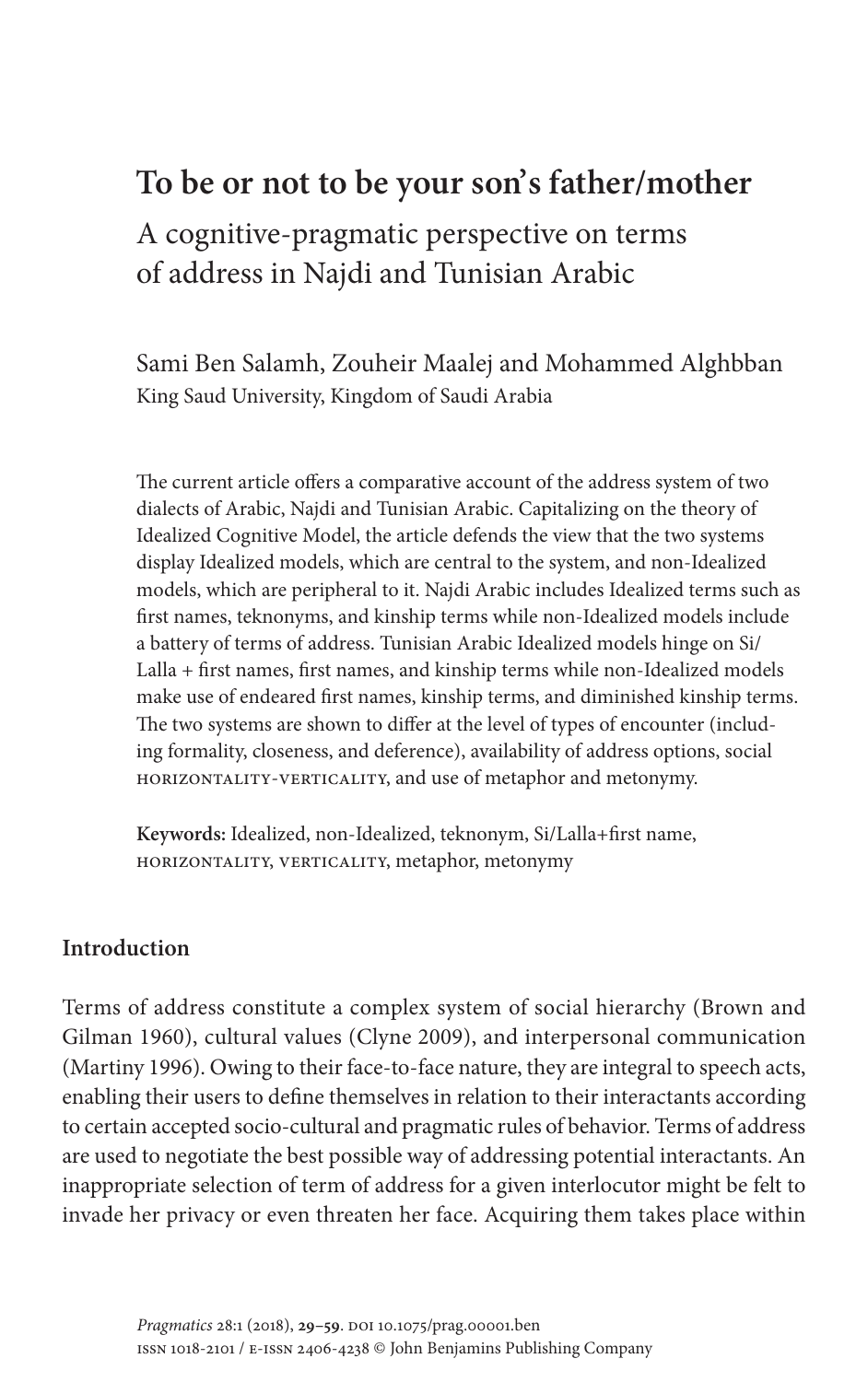the fami[ly and the su](#page-29-1)[rrounding environment, where c](#page-28-1)hildren learn how to appropriately demarcate themselves vis-à-vis the others in their society.

The address systems in Najdi Arabic and Tunisian Ar[abic a](#page-28-2)re mostly kinship-based (Maalej 2010; El Guindi and Al Othman 2013) even with strangers, who are addressed metaphorically through a kinship term. As Barakat (1993, 23) puts it, "the family is the basic unit of social organization and production in traditional and contemporary Arab society, and it remains a relatively cohesive institution at the center of social and economic acti[vities.](#page-28-3) It is patriarchal; pyramidally hierarchical, particularly with respect to sex and age; and extended." Accordingly, it is plausible that an investigation of terms of address in the Arabic tradition should study them in relation to the kinship system. Jones (2004, 214) shows that "the analysis of kin terms seems to illuminate a different corner of conceptual structure, one grounded not in physical but social cognition."

Although the article compares two address systems, it mainly overly focuses on two Idealized, prototypical terms of address, namely, the teknonym in Najdi Arabic and the Si/Lalla+first name in Tunisian Arabic. A teknonym is a term of address whose components are a kinship term, *abu/umm* (father of …/mother of …) + eldest son's first name as in *abu Mhammed* (father of Mohammed) and *umm Mhammed* (mother of Mohammed). Though infrequent, the second part of the teknonym may be occupied by the name of the eldest daughter as in *abu Hala* (the father of Hala). For instance, the famous Saudi singer, Mohamed Abdo, is addressed as *abu Nura* (Nura's father) to the extent that this teknonym has become a metonym for his own songs. It is not infrequent to hear Saudis ask a friend driving to *šaRRel abu Nura* (which means "let one of *abu Nura's* songs play"). On the other hand, *Si* in Tunisian Arabic is a short form for *Sidi* (my master), which most probably originated in serfdom, a system similar to feudalism in medieval Europe. But these feudal-based uses lost the connotation of subordination, and started assuming a dimension of honorification (i.e. respect and deference) to one's elders and the elderly. The Si/Lalla + first name may be used by any young man/lady to address an older man/woman within and outside the fa[mily circle.](#page-28-4)

The objective of the article having been established, a few words about data collection for the article are useful. The dataset used as a source of information for terms of address in Najdi Arabic comes primarily from Bin Towairesh (2012), who collected his data through a rich repertoire of data collection procedures such as questionnaires, focus groups, field observation, interviews, a local Saudi TV show, Internet discussion forums, and n[ewspaper articl](#page-29-1)es. As a nativ[e speak](#page-8-0)er of Najdi Arabic, the first author has also contributed to data collection, complementation, and rectification through consultation with other natives of Najdi Arabic. As for the data on Tunisian Arabic, it is based on Maalej (2010), in particular Table 1 and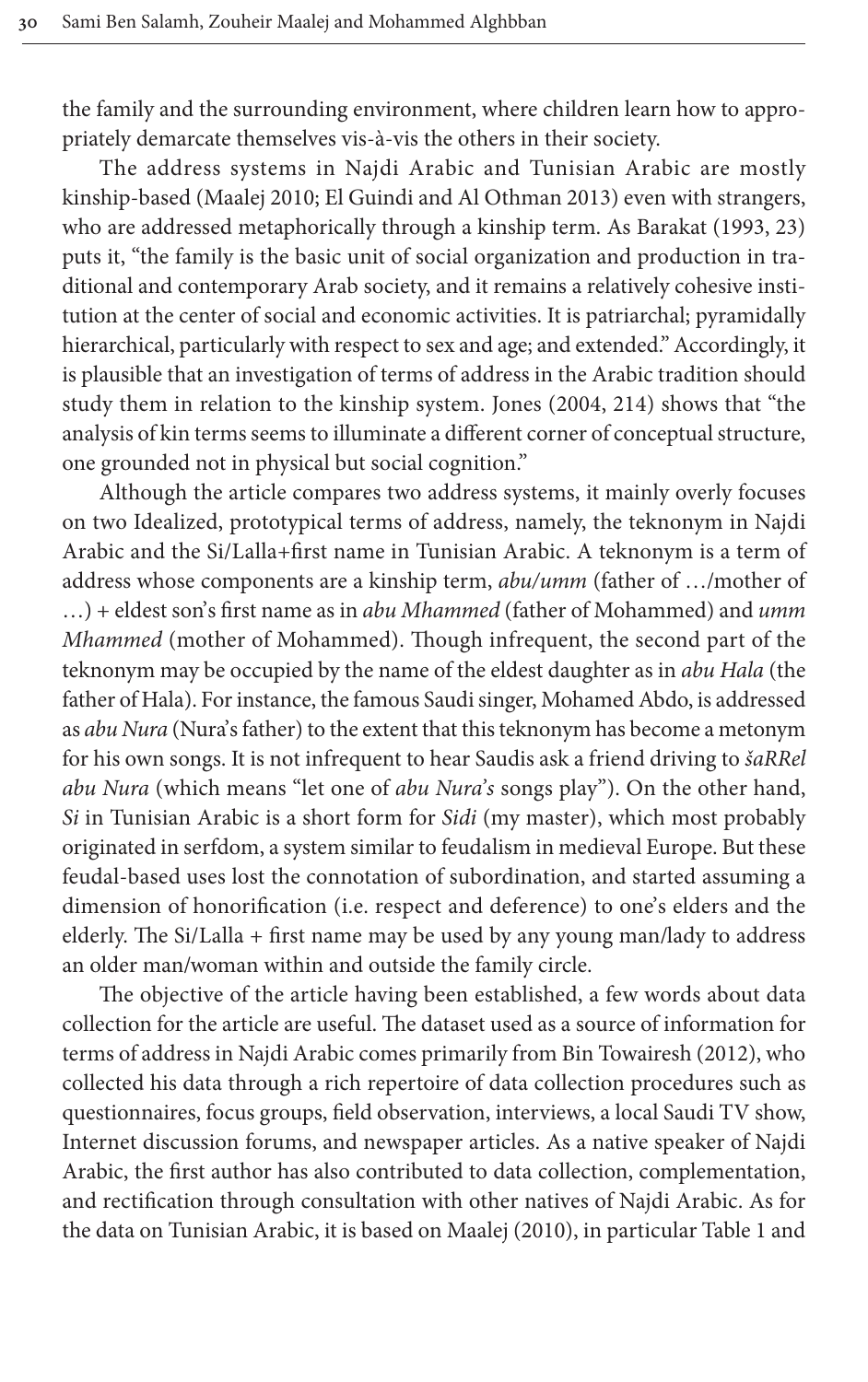Table 2. Being a native speaker of Tunisian Arabic, the second author brought slight modifications and updates to these tables for the current article after consulting fellow Tunisians. Although both datasets have not been collected for the purpose of the current article, they are being used in an original fashion to compare and contrast terms of address in Najdi Arabic and Tunisian Arabic. In particular, this originality consists in showing the prevalence of the teknonym in Najdi Arabic and its inexistence in Tunisian Arabic, and the prevalence of Si/Lalla + first name in Tunisian Arabic and its inexistence in Najdi Arabic.

The outline of this article is as follows. The first section spells out the Idealized Cognitive Models (ICM) theory of categorization as a theoretical framework. The second section offers an overview of terms of address. The third section deals with the address system in Najdi Arabic while the fourth one presents the address system in Tunisian Arabic. The last section is devoted to a discussion of various practical issues related to culture and society.

#### **1. [Th](#page-29-2)e theory of idealized cognitive models**

Lakoff (1987, 8) characterizes the human capacity to categorize as "essentially a matter of both human experience and imagination – of perception, motor activity, and culture on the one hand, and of metaphor, metonymy, and mental imagery on the other." Up to the 1960s, the theory of categorization was dominated by ration[alists,](#page-28-5) who believed that "membership in a category depends on the unambiguous possession or non-possession of some criterial properties. Such properties must [be both n](#page-29-3)ecessary and sufficient in order to determine membership in a category" (Givón 1989, 36).

The real challenge to the classical theory of categorization has come from Rosch's (1978) prototype-based theory. Rosch offered two dimensions for categorization: basicness or centrality and prototypicality. Basicness is the fact that there are basic-level categories, which spread upwards to a superordinate level and downwards to further subordinate categories. For example, *chair* is more basic and representative of the superordinate category *furniture* than, say, *electric chair*, which is a subordinate categor[y. Pro](#page-29-3)totypicality means that the boundaries between categories are not clear-cut. Pertaining to a category is not a function of possessing all attributes of that category, but a function of how much a category shares with the members of the category. Rosch (1978, 37) captures prototypicality as follows: "Prototypes appear to be just those members of a category that most reflect the redundancy structure of the category as a whole." For instance, *chair* is more prototypical than *rocking chair* and *electric chair* as a representative of *furniture*.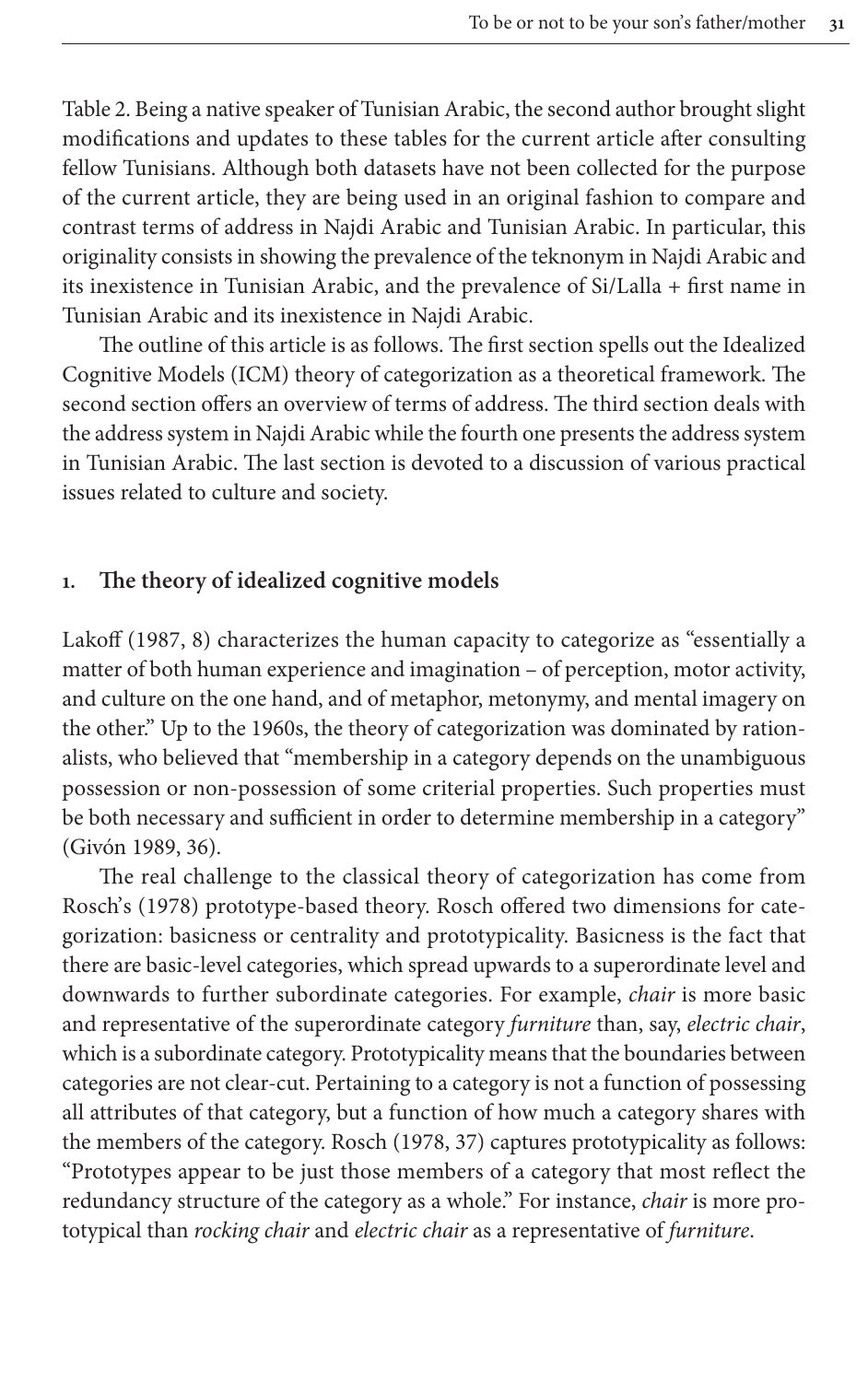Inspired by Rosch's groundwork, Lakoff offers a reworking of prototype theory in terms of what he calls Idealized Cognitive Models (ICMs). As defined by Lakoff (1987, 68), an ICM uses four structuring principles:

- i. Propositional structure, as in Fillmore's frames
- ii. Image-schematic structure, as in Langacker's cognitive grammar
- iii. [Metaph](#page-29-2)orical mappings, as described by Lakoff and Johnson
- iv. Metonymic mappings, as described by Lakoff and Johnson

For Lakoff (1987, 341), cognitive models are not a direct reflection of external reality for two reasons: (i) "they are understood in terms of embodiment, not in terms of direct connection to the external world," and (ii) "they include imaginative aspects of cognition such as metaphor and metonymy." The theory of ICMs is not, therefore, an objectivist [theory but a](#page-29-4) cognitive theory for two reasons. First, "the models themselves are both idealized a[nd cognitive](#page-29-4). They do not characterize the world as it is." Second, "the ICMs are not matched to the world itself, but rather to unde[rstan](#page-29-2)dings of experience" (Lakoff 1982, 172). Thus, it is not infrequent to find "ICMs that are inconsistent with each other" (Lakoff 1982, 172). Moreover, ICMs are open-ended by allowing sub-models to occur.

Lakoff (1987, 70) accounts for prototype effects by claiming that "an idealized cognitive model may fit one's understanding of the world either perfectly, very well, pretty well, somewhat well, pretty badly, or not at all." The fit would be typical if the models in the world overlap perfectly with people's ICMs. In this sense, ICMs correspond roughly to Rosch's typical examples or prototypes of a given category, with non-prototypical examples as non-idealized cognitive models. Their role is "to centr[alize,](#page-29-4) marginalize, or mark as exceptional" (Edwards 1997, 235) each instance of categorization. The power of the theory of ICMs, thus, lies in the idealized nature of ICMs, which presupposes the existence of non-idealized members.

Lakoff (1982, 164) explains that in ICMs ["the idealiza](#page-29-4)tions involve oversimplifications, and often, metaphorical understandings and theories of reality – both expert theories and what anthropologists have referred to as folk theories." For that, "ICMs are not part of an objectivist semantics" (Lakoff 1982, 169), the reason being that examples that do not fit a given ICM are not considered embarrassing counterexamples to be gotten rid of as is the case with traditional theories of categorization. The ICMs seem to be what individuals in the same culture share, including folk theories of meaning and reality. For instance, most Arabs adopt the Gregorian calendar as an Idealized cognitive model of time management to interact with one another and with the rest of the world. However, for Muslim festivities they follow Prophet Mohammed's Hijri (emigration from Makkah to Medina) calendar as a non-Idealized model. As an exception, Saudi Arabia uses the Hijri calendar as an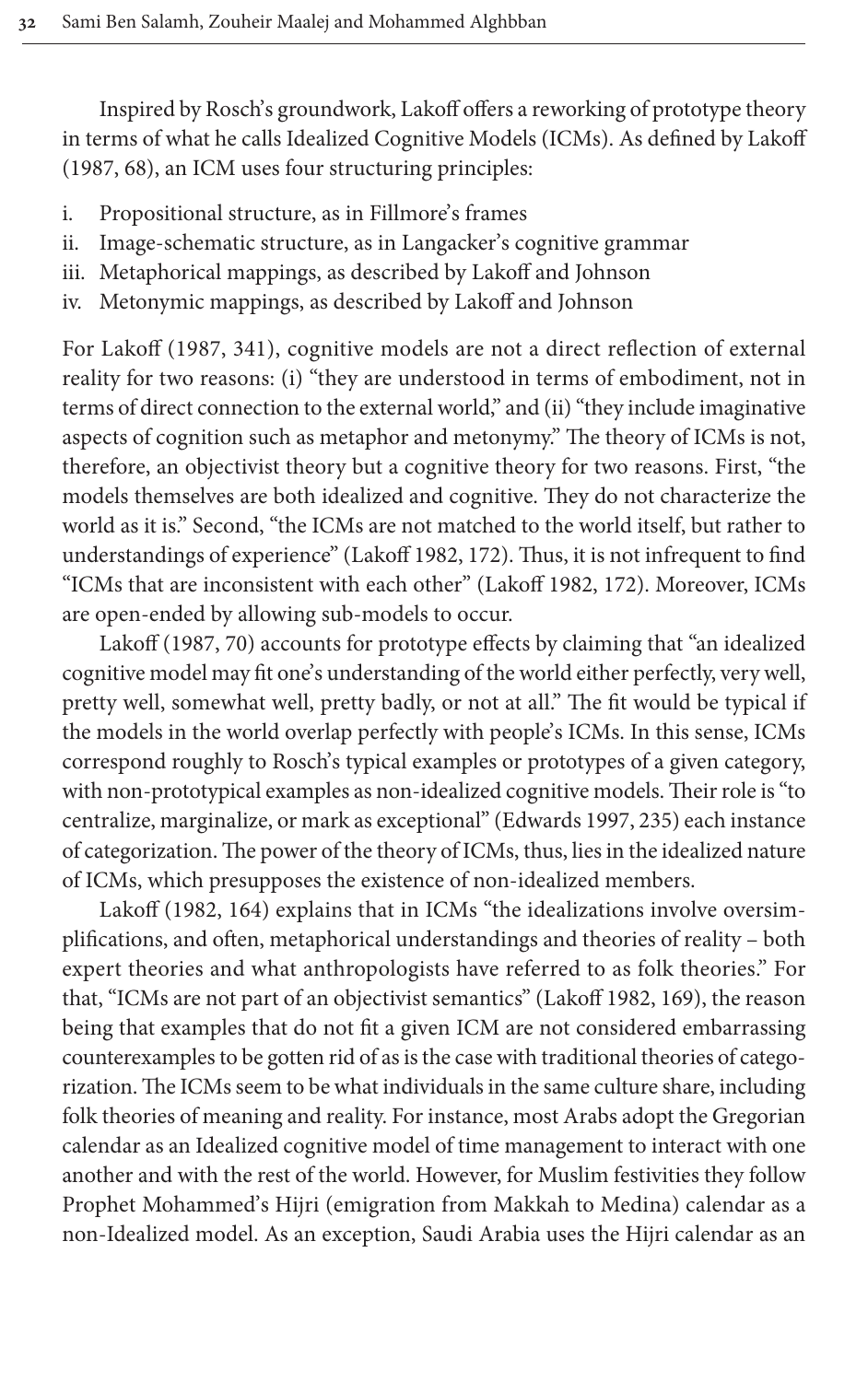Idealized model and the Gregorian one as a non-Idealized model. Lakoff (1982, 165) makes it cle[ar that "the](#page-8-1) the[or](#page-17-0)y of ICMs depends upon keeping one's idealized cognitive models separate from one's knowledge about and understanding of the world." This theory will be applied in detail to the term of address in Najdi Arabic and Tunisian Arabic in Sections 3 and 4, respectively.

Apart from abiding by Lakoff '[s organizing](#page-29-2) principles mentioned above, ICMs are Idealized in the sense that they "describe a kind of prototype effect – an asymmetry in a category, where one member or subcategory is taken to be somehow more basic than the other (or others)" (Lakoff 1987, 60). Therefore, not only is there no contradiction between ICMs and prototypes, but also that if speakers, for instance, were asked about the system of address they would single out the Idealized form, i.e., the form which they think is more evocative and representative of the whole system. A consequence of idealization is that an Idealized model does not exclude non-idealized cases within the system of address as a whole. If a term of address is more representative of the system, it is more frequently used than the less representative non-idealized ca[ses. It is co](#page-4-0)mmon knowledge that the teknonym is a more central term of address in the Middle Eastern countries, including Iraq, Syria, Jordan, Palestine, Yemen and most Gulf Cooperation Countries as will be [att](#page-4-0)ested in the review of the literature in Section 2 below. Non-teknonym countries include North African countries such as Sudan, Libya, Tunisia, Algeria, and Morocco. Before dealing with terms of address in Najdi Arabic and Tunisian Arabic, Section 2 offers an overview of terms of address in the literature.

#### <span id="page-4-0"></span>**2. [Overview](#page-28-6) [of terms of a](#page-28-7)ddress**

[Terms](#page-28-7) [of address show](#page-29-7) [how social relation](#page-28-4)[ships within a](#page-29-6) [given culture](#page-29-8) [a](#page-28-6)re regulated (Fas[old 1990; Holm](#page-29-0)es 1992). They have been t[he focus of interest](#page-29-9) in dis[ciplin](#page-29-1)es such as sociolinguistics (Trudgill 1983; Wardhaugh 1986; Fasold 1990; Holmes 1992; Romaine 1[994; Bin Towairesh 20](#page-28-8)[12\), pragmatics \(Levinson](#page-29-10) 1983), [socio-pragmatics \(](#page-29-11)[Martiny 1996\), a](#page-30-0)[nd cognitive](#page-29-12)[-pragmatics](#page-29-13) (Marmaridou 2000; Maalej 2010). Within sociolinguistics, terms of address have been investigated in the conte[xt of language change \(Fang](#page-28-0) and Heng 1983; Scotton and Wanjin 1983; Scotton an[d Wanjin 1984](#page-29-5); [Zhucheng 199](#page-29-14)1; Wong 2005; Peipei 2007).

In Wester[n contexts, terms](#page-29-6) [of address are found to be m](#page-28-0)otivated by power and solidarity (Brown and Gilman 1960), politeness (Brown and Levinson 1987), deference (Trudgill 1983; Thomas 1995), and inequality-unfamiliarity and equality-familiarity (Wardhaugh 1986). Brown and Gilman's (1960) treatment of pronouns of address was very influential, almost privileging pronouns as terms of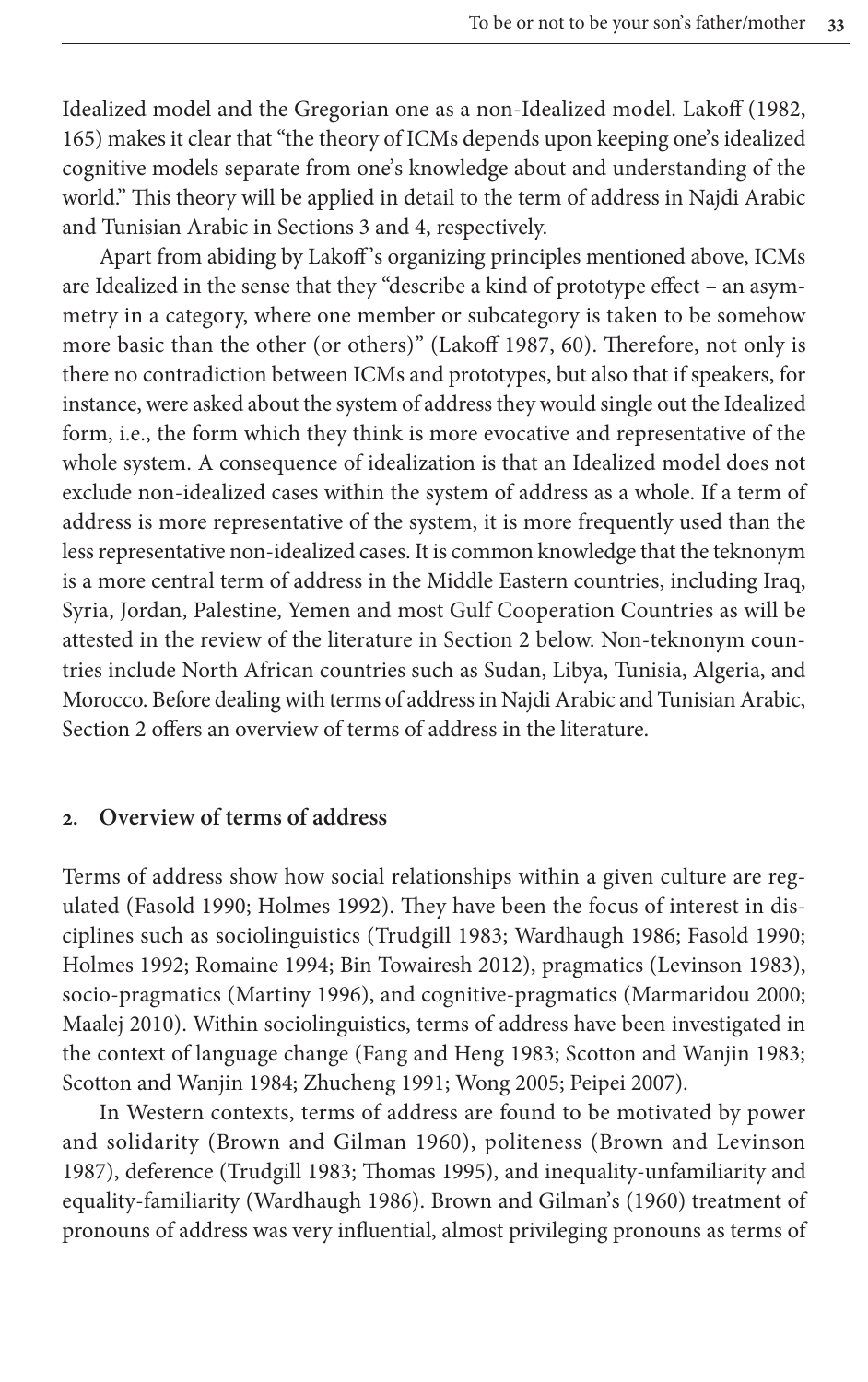address owing to the existence of the T/V distinction in Eur[opean](#page-28-0) languages such as French, German, Italian, and Spanish. For Brown and Gilman (1960, 255), power is motivated by many factors such as "physical strength, wealth, age, sex, institutional role in the churc[h, the state, the army, or w](#page-28-0)ithin the family." They (1960, 255) argue that the real experie[nce of power begins at the](#page-28-0) family level, with parents as "emperor figures." On the other hand, solidarity resides in "like-mindedness or similar behavior dispositions" (Brown [and G](#page-29-15)ilman 1960, 258).

Subsequent research to Brown and Gilman (1960) shows important departures from the power-solidarity dyad. Terms [of add](#page-28-9)ress are treated along the variables of sex, age, and social status. Kramer (1975, 198), for instance, finds "the sex of the speaker and sex of the addressee" to be "influential in determining appropriate term [of ad](#page-28-10)dress in the United States." Bratt Paulston (1976, 364) attributes the change in pronominal address in Sweden to "the historical development of the language and by political ideology." Studying terms of address in German and Swedish, Clyne et al. (2006, 314) note that such terms are marked by social distance, whereby German seems to keep two degrees of social distance: A low one associated with [T and a high](#page-28-11) one associated with V. In contrast, Swedish seems to use T as an unmar[ked te](#page-29-16)rm of address together with the first name, and reserves V for very restricted uses in "service encounters," whereby young people address the elderly with V (Clyne 2009, 398). Focusing on terms of address in Russian and Estonian, Pajusalu et al. (2010, 96) find that Russians use V as a function of age and deference while Estonians use T even with older people. Clearly, the motivations for terms of [addre](#page-28-12)ss seem to be shifting away from power to more solidarity and deference.

In non-Western contexts, studies take another direction in line with the cultural values of the lan[guage](#page-28-3)s investigated. Apart from the age and kinship factors, Kasanga (2009, 107) invokes "African-ness, i.e., whether or not the addressee is African or perceived as such." Studying the terms of address used by Yoruba women with their husbands, Salami (2004, 67) shows that such uses occur in a social context of "dependence and dominance," with husbands addressed through a teknonym, a pet name, b[ut rarely a fir](#page-29-17)st name. If a first name [is ev](#page-28-3)er used, it is reserved for privacy contexts but not used in public, especially not in the presence of the husband's family members. If a wife is younger than her husband, she must show deference to him in public (Salami 2004, 68). In contrast, Yoon (2004, 191–92) finds that the most common terms of address in Korean are kinship terms and job titles, and that whether they use the one or the other "Korean speakers are in effect forced to make a choice between the two levels (plain and polite), whenever they want to use nouns that refer to human beings." Polite forms are known as honorifics, which employ some features of social hierarchy or VERTICALITY and ASYMMETRY in the Asian context. Such honorification is often a function of age: "From the Korean perspective it is quite hard to say anything without an idea about the age of one's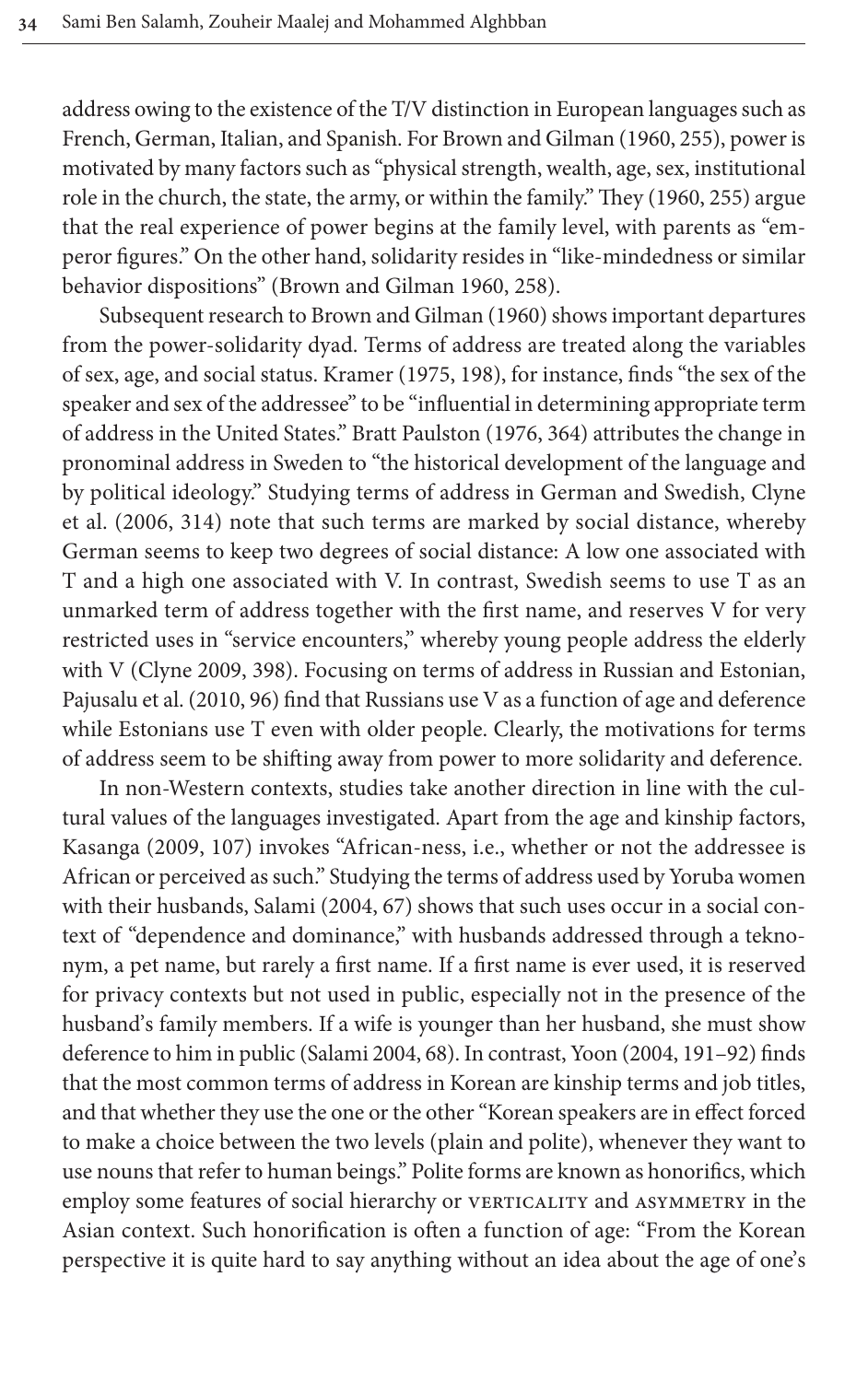interlocutors, since verbal and behavioural norms are differentiated mainly on the basis of age and age difference" (Yoon 2004, 206).

Studies on terms of address in the Arab world are not as prolific as their Western [counterparts. Googling th](#page-28-13)em, we were unable to find st[udies in Eng](#page-29-18)lish on Algeria, Libya, Suda[n, Mauritania,](#page-29-19) [Yemen, Syria, UAE, Qat](#page-28-13)ar, Oman, and Bahrain. Most studies con[sulted focus](#page-30-1) [mainly on four recurrent t](#page-28-13)[erm of address, n](#page-27-0)amely kinship terms (Farghal and Shakir 1994; Maalej 2010), first names (Potter 1995; Maalej 2[010\), t](#page-29-18)eknonyms (Masliyah 1998; Farghal and Shakir 1994), and metaphorical uses of kinship terms (Yassin 1977; Farghal and Shakir 1994; Al-Khatib 2003; Maalej 2010). Terms of address are variously used across the Arab world. Fo[r ins](#page-28-4)tance, [Potter's \(1](#page-28-4)995, 220) claim that "the use of first name at all times is a rule rather than the exception in the various dialects of Arabic" is [only partly ac](#page-30-1)[curate. Nei](#page-29-20)ther is [it the case that "teknon](#page-28-13)[yms are actually](#page-27-0) [found throu](#page-29-1)[ghout the Arab wor](#page-28-4)ld" (Bin Towairesh 2012, 46). In general, age and social status seem to be more influential than sex in determini[ng th](#page-28-13)e appropriate terms of address (Yassin 1977; Parkinson 1985; Farghal and Shakir 1994; Al-Khatib 2003; Maalej 2010; Bin Towairesh 2012).

Two important points about metaphor and honorification need to be highlighted. Farghal and Shakir (1994, 246) point out that metaphorical kinship terms [are not o](#page-28-14)nly used by strangers but also by a mother to her son or daughter, attributing motherhood to her children as in *'a3ti-ni may yammah* (Give me water, Mother). Such a marked u[se of k](#page-27-0)inship terms in Jordanian Arabic corresponds, in Braun (1988) terminology, to "address inversion," and is used affectionately by a mother to a child or youth along with the more unmarked, *yabni* (my son) and *yabinti* (my daughter). Al-Khatib (2[003, 1](#page-28-15)1) notes that addressing or calling one's wife by her first name in public in Jordan sho[ws how much she is cherishe](#page-28-0)d and respected. However, calling her with a teknonym distances the husb[and fr](#page-28-15)om his wife in public. On the other hand, Arabaa (1985, 48) shows that the use of formal terms of address by the lower class in Egypt counters Brown and Gilman's (1960) claim that terms of address are moving from power to solidarity. Arabaa (1985, 653) also notes that one of the most important findings across sex, class, and age is that "respect for elders is a value [which](#page-29-19) cancels out respect for other types of social superiors."

Of all the dialects of Arabic in the literature, Iraqi Arabic seems to use the teknonym more productively. Masliyah (1998, 114) shows that "the use of *abu* and *umm* has become common and part of everyday speech of the Iraqis." Apart from being used as terms of address, teknonyms are also used as terms of reference to conceptualize places (*abu Greb:* notorious central prison in Baghdad), animals (*abu z-zummer*: a small fish with a long moustache), professions (*Abu l-kabab*: the kebab vendor, *umm il-xubuz*: the (female) bread vendor), prices and values (*abu l-xamsa*: a five-dinar bill), diseases (*abu n-nigges*: "the thing that itches," which is a malignant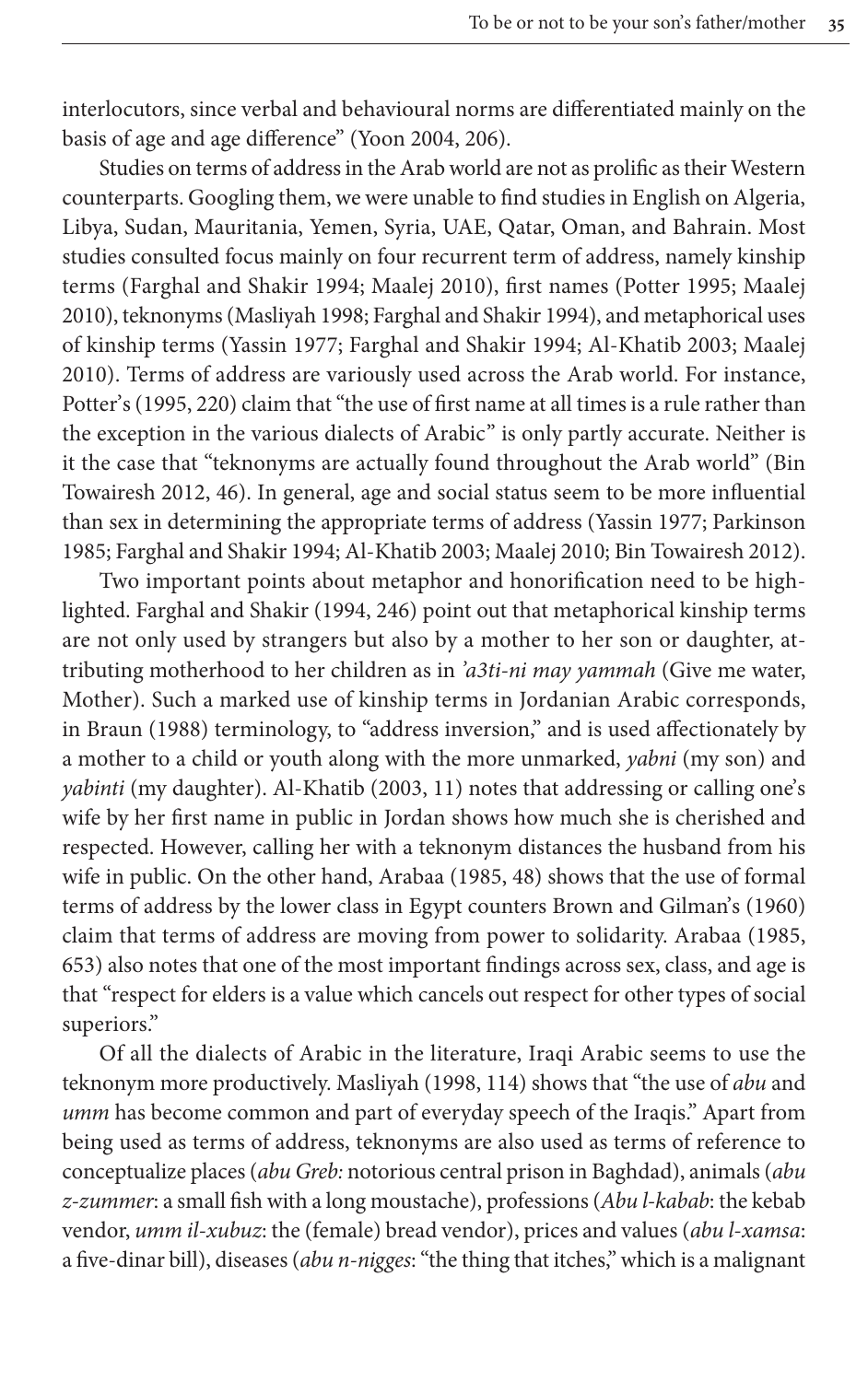disease like leprosy), ownership (*abu l-bet/u[mm il-bet](#page-29-19)*: the owner of the house or the one who lives in the house), and socially undesirable traits to ridicule people (*umm/Abu d-dagga*: the one who has an apparent dot or a mark on his body), and *umm il-abaya* (the woman with the long garment) (Masliyah 1998, 121).

Before tackling Najdi Arabic address system and since the teknonym is one of the fundamental differences in the address system of Najdi Arabic and Tunisian Arabic, the rest of this section will be devoted to teknonyms. Historically, teknonyms may be assumed to have their roots in the Middle East Arab sub-culture, whereby adopting the name of a real or potential son was motivated, among other things, by practical needs for sons to till the land, take the sh[eep to the pas](#page-28-16)ture to graze, and increase the family income. The Arab individual can be said to cultivate a form of essentiality of the community for the survival of the family as an economic institution. As a result, "indebtedness to family in Arab societies" (Feghali 1997, 352) is still a lived reality. Parkinson (1985, 110) explains that teknonyms owe their popularity in the Arab culture to "the great value ascribed to the act of producing sons." As a support for Parkinson's argument, Najdi Arabs may change the abu + first name of first female offspring into the abu + first name of newly born male offspring. Thus, teknonyms turn the natural fact of having a son from a biogenetic factor into a socio-cultural and pragmatic factor, something to be boastful and proud about.

In Najdi Arabic, the teknonym is a kinship-based term of address used by males and, to a lesser degree, by females. However, it should be noted that the raison-d'être of the teknonym may not only be progeny, i.e. the fact that a male or female has given birth to a child in order to hold his or her name. Some young males may be assigned a teknonym after their father's name, which they may keep or drop subsequently. For instance, if the father is named *Nasser*, the son may be addressed by his own father' name as *abu Nasser*. Motivations for using a teknonym with young sons may include encouraging them to be proud of their fathers and to incite them to act like adults. It is the norm in Najdi Arabic that even with non-acquaintances a teknonym is used by asking the addressee on a first encounter about his elder son's name (*weš esm elwalad*? What's your son's name?). Once the latter is given, the speaker starts initiating a teknonym for the hearer in face-to-face interaction.

Teknonyms may contribute to creating a shortlist of terms of address for their users. Suppose one knows ten people holding different names, therefore one would know ten different names. However, in the Najdi context, we can imagine three of these to have a son named *Abdullah,* another three having a son named *Mhammed,* and the other four a son named *Fahad.* These ten cases reduce the list to three teknonyms: *abu Abdullah*, *abu Mhammed*, and *abu Fahad*. Indeed, since most of the Najdi people tend to name their male offspring *Abdullah*, *Mhammed*, *Fahad*,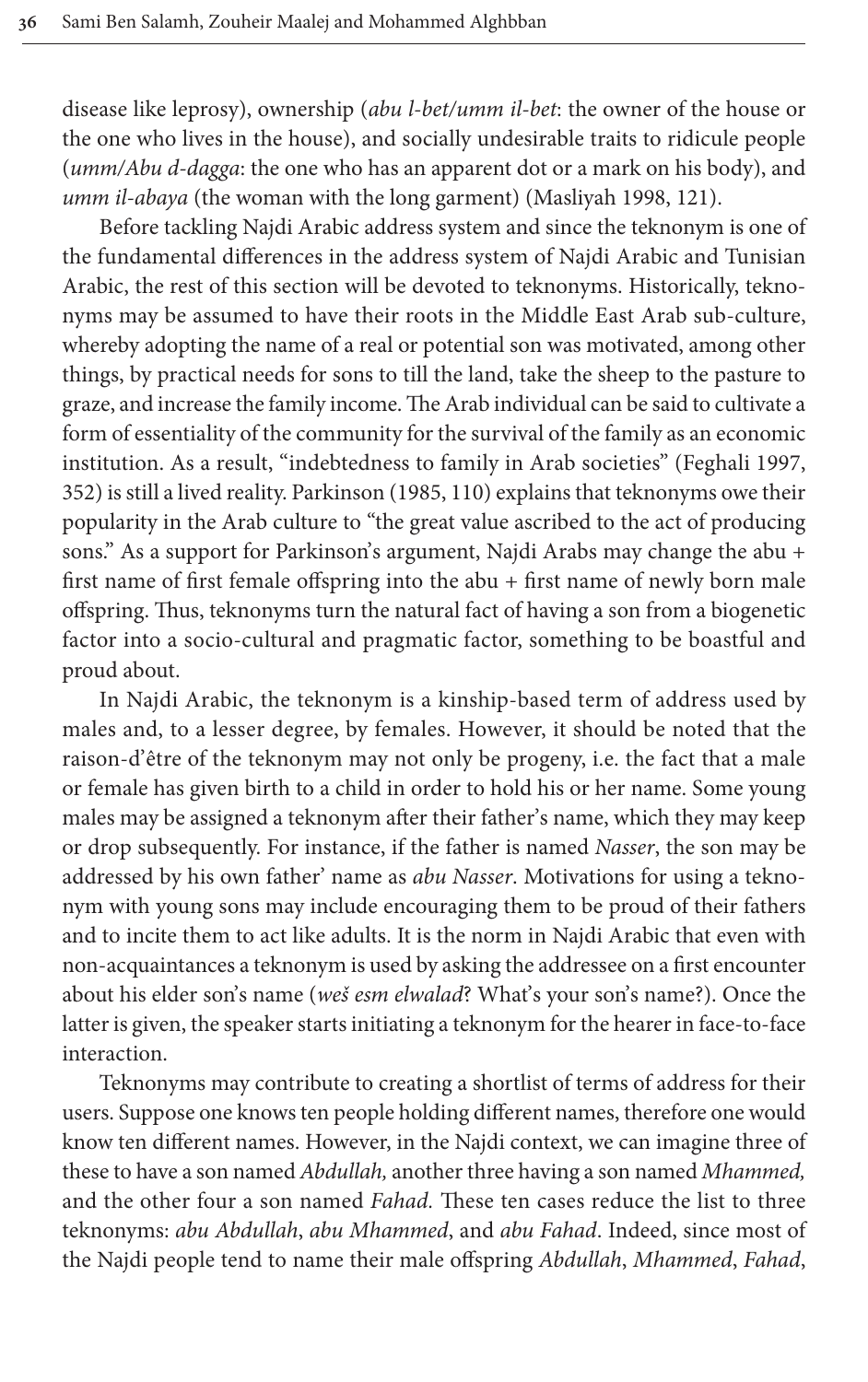*Nasser*, *Saad*, etc., many of them in turn become known as *abu Abdullah*, *abu Mhammed*, *abu Fahad*, *abu Nasser*, *abu Saad*, etc. This may result in relatives and friends holding similar teknonyms, which may need disambiguation in everyday interpersonal interaction, and may occasion through time amnesia of the real first name of kin, relatives, and friends.

#### <span id="page-8-1"></span>**3. Najdi Arabic address system**

Najd means "highland," which surrounds Riyadh, the capital city of Saudi Arabia. Najdi Arabic is a sub-dialect spoken in the central region of Saudi Arabia. It is one of the five major Saudi sub-dialects, the others being Hijazi (in the West), Shargi (in the East), Shemali (in the North), and Janobi (in the South). These sub-dialects show distinctive features on various linguistic levels. Unlike other sub-dialects, [whic](#page-8-0)h show affinities with dialects across the borders with Jordan, Yemen, Iraq, and Kuwait, Najdi Arabic has been able to preser[ve](#page-8-2) its features owing to the fact that it has no borders with other countries and no seaside.

<span id="page-8-0"></span>Table 1 below spells out the address system in Najdi Arabic across types of encounter, gender, and idealized and non-idealized cases.<sup>1</sup>

As a category, a term of address is seen in this article to be represented by Idealized and non-Idealized forms depending on the type of encounter, status, and gender. The subordinate, non-Idealized forms are presupposed by the basic, prototypical Idealized ones. For instance, the use of the teknonym by the young to address the elderly is an Idealized form, presupposing non-Idealized forms such as the kinship term used with relat[ives and](#page-8-0) the metaphorical kinship term with strangers. However, the Idealized form in the encounter between a Najdi person and a domestic worker across gender, does not presuppose a non-Idealized one as is clearly represented by the empty slots in Table 1. It should be noted that the list of encounters may not be exhaustive of all the possible face-to-face interactions in the life of Najdi people, and that the symmetrical encounters of Najdi-person to [profe](#page-8-0)ssional and Najdi person to domestic worker are not mentioned because a professional and a domestic worker addressing a Najdi person are expatriates not Najdi people.

<span id="page-8-2"></span>Table 1 may convey the impression that first names and kinship terms are more frequent in use, which should not be taken at face value. There are two types of frequency: (i) the visible one in the table, which may be repeated in each encounter, and (ii) the actual use of terms of address in everyday interactions. The table induces

<sup>1.</sup> The following abbreviations are used throughout the article: DIM (diminutive), END (endearment), fem (feminine), gen (gender), masc (masculine), meta (metaphorical), poss (possessive).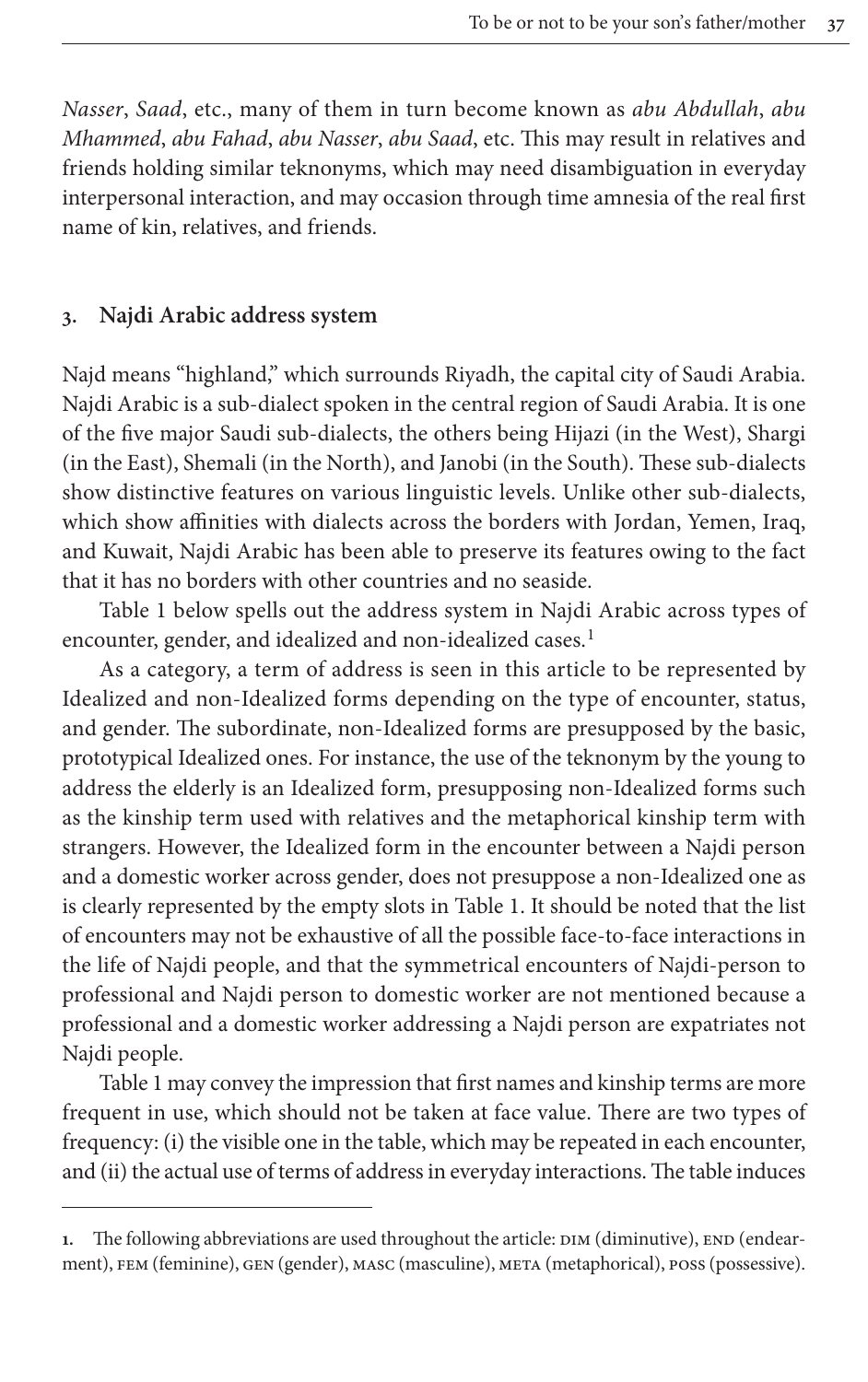|                                | Table 1. Najdi Arabic configuration of terms of address |                                                                                                                                                                                                                                                                                                                  |                                               |                                                                                                                                                                                                                                                                                                                      |
|--------------------------------|---------------------------------------------------------|------------------------------------------------------------------------------------------------------------------------------------------------------------------------------------------------------------------------------------------------------------------------------------------------------------------|-----------------------------------------------|----------------------------------------------------------------------------------------------------------------------------------------------------------------------------------------------------------------------------------------------------------------------------------------------------------------------|
| Types of                       | Female terms of address illustrated                     |                                                                                                                                                                                                                                                                                                                  | Male terms of address illustrated             |                                                                                                                                                                                                                                                                                                                      |
| encounter                      | Idealized cognitive<br>model                            | Non-idealized cases                                                                                                                                                                                                                                                                                              | Idealized cognitive<br>model                  | Non-idealized cases                                                                                                                                                                                                                                                                                                  |
| Peer-to-peer                   | Umm Khaled<br>Teknonym:<br>First name:<br><b>Mnirah</b> | Metaphor: ya Helwah (hey, sweet one-FEM)<br>Kinship term: ya uxt (hey, sister) (META<br>END first name: Mannur or Mannuri,<br>DIM of first name: Mnaier<br>Manayer<br>use)                                                                                                                                       | First name: Nasser<br>Teknonym: Abu<br>Khaled | Kinship term: ya ax (hey, brother) (META use)<br>Metaphor: ya Helw (hey, sweetheart-MASC)<br>DIM of first name: Nwiser<br>END first name: Nassur                                                                                                                                                                     |
| Elderly-to-young First name:   | Mnirah                                                  | Positive attribute: ya šaTrah (hey, smart-<br>FEM), ya baTalah (hey, champion-FEM)<br>Metaphor: ya baTTah (hey, duck-FEM)<br>GEN term of address: ya bint (hey, girl)<br>DIM of first name: Mnaier END first<br>name: Mannur, Mannuri, Manayer<br>END Kinship term: ya bint-i (hey,<br>daughter-poss) (META use) | First name: Nasser<br>Teknonym: Abu<br>Khaled | Metaphor: Deeb / Deeban (wolf-MASC), Sagr<br>END kinship term: ya wled-i (hey, son-poss)<br>Positive attribute: ya šaTer (hey, clever one,<br>GEN term of address: ya walad (hey, boy)<br>MASC), ya baTal (hey, champion-MASC)<br>DIM of first name: Nwiser<br>END first name: Nassur<br>(falcon-MASC)<br>(META use) |
| Young-to-elderly Teknonym:     | Umm<br>Khaled                                           | aunt-poss) / xaalt-i (maternal aunt-poss)<br>Kinship term: 3ammah (paternal aunt) /<br>xaalah (maternal aunt) (META use)<br>Kinship term: 3ammet-i (paternal                                                                                                                                                     | Teknonym: Abu<br>Khaled                       | Kinship term: 3amm-i (paternal uncle-POSS)<br>Kinship term: 3am (paternal uncle) (META<br>/ xaal-i (maternal uncle-poss)<br>use)                                                                                                                                                                                     |
| Sibling-to-sibling First name: | Mnirah                                                  | Kinship term: yaxt-i (hey, my sister-poss)<br>DIM kinship term: ya wxait-i (hey, my<br>END first name: Mannur, Mannuri,<br>DIM of first name: Mnaier<br>Teknonym: Umm Khaled<br>sister-DIM-POSS)<br>Manayer                                                                                                      | First name: Nasser                            | DIM kinship term: ya wxai-i (hey, my<br>Kinship term: ya xoy (hey brother)<br>END first name: Nassur, Nassuri<br>DIM of first name: Nwiser<br>Teknonym: Abu Khaled<br>brother-DIM-POSS)                                                                                                                              |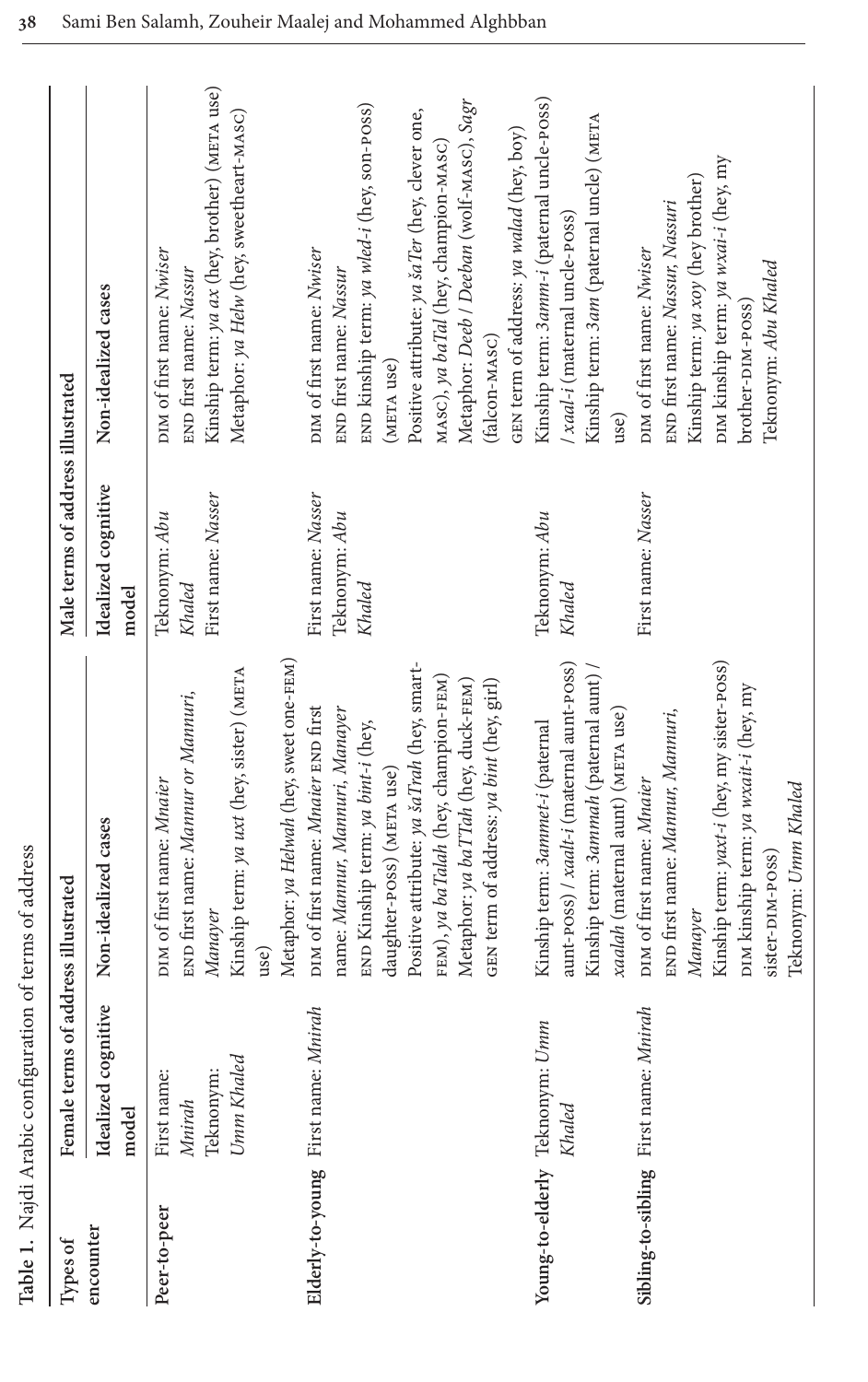| Types of                | Female terms                                 | of address illustrated                                                                                                                                                                                                                                                                                                            | Male terms of address illustrated     |                                                                                                                                                                                                                                                                                                    |
|-------------------------|----------------------------------------------|-----------------------------------------------------------------------------------------------------------------------------------------------------------------------------------------------------------------------------------------------------------------------------------------------------------------------------------|---------------------------------------|----------------------------------------------------------------------------------------------------------------------------------------------------------------------------------------------------------------------------------------------------------------------------------------------------|
| encounter               | Idealized cognitive<br>model                 | Non-idealized cases                                                                                                                                                                                                                                                                                                               | Idealized cognitive<br>model          | Non-idealized cases                                                                                                                                                                                                                                                                                |
| Parent-to-<br>offspring | First name: Mnirah                           | GEN term of address: ya bent (hey, girl)<br>Reversed kinship term: umm-i (my<br>END first name: Mannur, Mannuri,<br>DIM kinship term: ya bnait-i (hey,<br>Kinship term: ya bent-i (hey,<br>DIM of first name: Mnaier<br>Metaphor: Hbayyibt-i<br>(darling-FEM-POSS)<br>daughter-POSS)<br>daughter-poss)<br>mother-poss)<br>Manayer | First name: Nasser                    | Kinship term: ya wled-i (hey, my son-poss)<br>Metaphor: Hbayyib-i (darling-MASC-POSS)<br>GEN term of address: ya walad (hey, boy)<br>DIM kinship term: ya wlaid-i (hey, my<br>Reversed kinship term: ebo-i (my<br>DIM of first name: Nwiser<br>END first name: Nassur<br>father-poss)<br>son-poss) |
| Offspring-to-<br>parent | $umm-i, yummah$<br>Kinship term:<br>(mother) | DIM kinship term: umaim-ti<br>Teknonym: Umm Khaled<br>(mother-DIM-POSS)                                                                                                                                                                                                                                                           | Kinship term:ebo-i,<br>yebah (father) | DIM kinship term: aubai-ei (my<br>Teknonym: Abu Khaled<br>father-DIM-POSS)                                                                                                                                                                                                                         |
| Spouses                 | First name: Mnirah                           | Metaphor: Hiat-i / 3umr-i (life-poss),<br>END first name: Mannur, Mannuri,<br>GEN term of address: ya marah, ya<br>Teknonym: Umm Mhammed<br>DIM of first name: Mnaier<br>Hurmah (hey, woman)<br>ruH-i (soul-poss)<br>Manayer                                                                                                      | First name: Nasser                    | Metaphor: Hayat-i / 3umr-i (life-poss), ruH-i<br>Kinship term: abu-na (father-poss) (META<br>GEN term of address: ya rajjal (hey, man)<br>END first name: Nassur, Nassuri<br>Teknonym: Abu Mhammed<br>DIM of first name: Nwaiser<br>(soul-poss)<br>use)                                            |

**(***continued***)**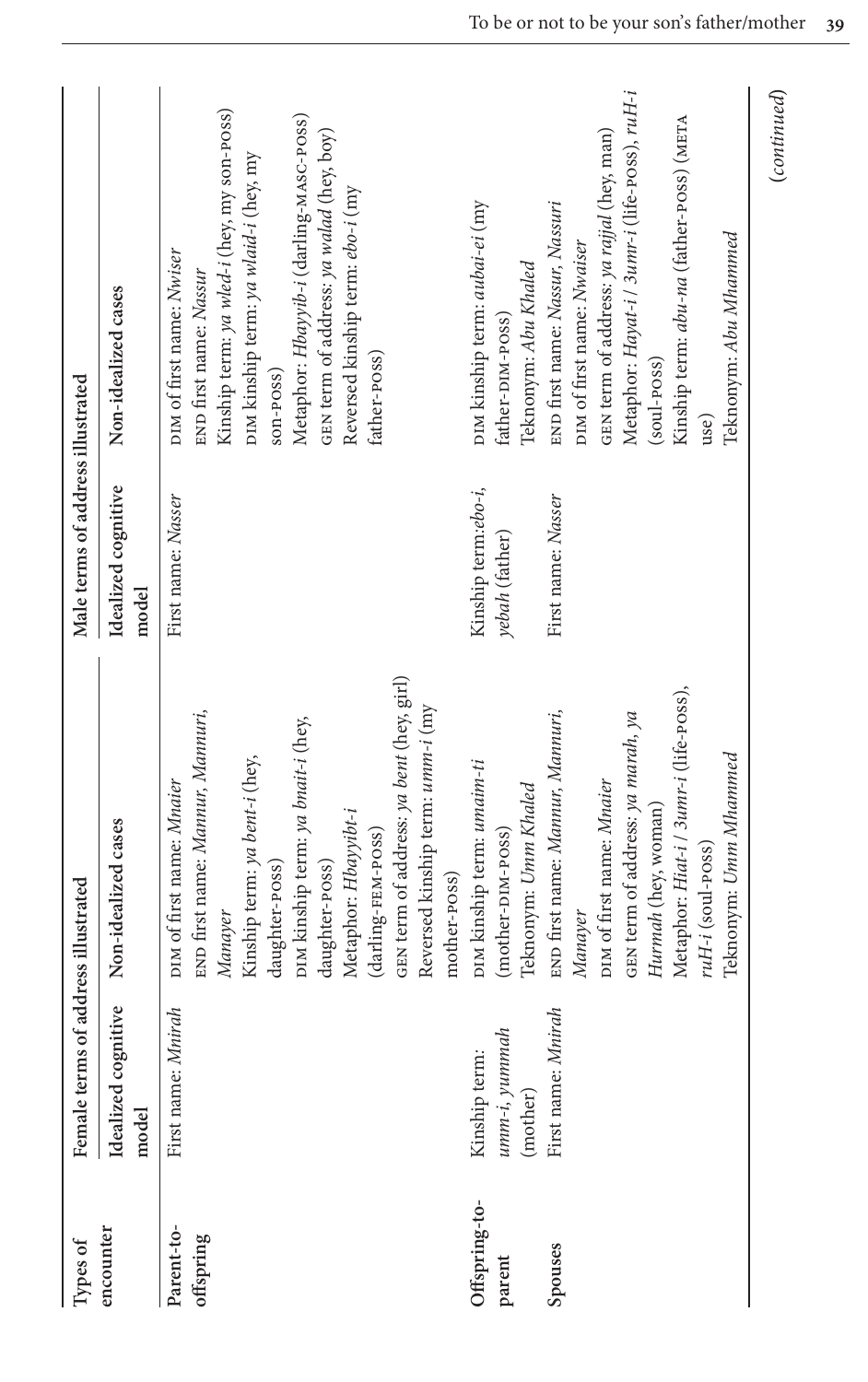| Table 1. (continued)                        |                                                                                                                                                                                                         |                                                                          |                                                                                                                                                                                                           |                                                                                                                                                                                                                                             |
|---------------------------------------------|---------------------------------------------------------------------------------------------------------------------------------------------------------------------------------------------------------|--------------------------------------------------------------------------|-----------------------------------------------------------------------------------------------------------------------------------------------------------------------------------------------------------|---------------------------------------------------------------------------------------------------------------------------------------------------------------------------------------------------------------------------------------------|
| Types of                                    | Female term                                                                                                                                                                                             | s of address illustrated                                                 | Male terms of address illustrated                                                                                                                                                                         |                                                                                                                                                                                                                                             |
| encounter                                   | Idealized cognitive<br>model                                                                                                                                                                            | Non-idealized cases                                                      | Idealized cognitive<br>model                                                                                                                                                                              | Non-idealized cases                                                                                                                                                                                                                         |
| Relative-to-<br>relative                    | Kinship term: xaalt-i<br>mother) (META use)<br>First name: Mnirah<br>3ammet-i (paternal<br>Umm Mhammed<br>xalt-i (maternal<br>(sister-poss of<br>Kinship term<br>Teknonym:<br>aunt-poss),<br>aunt-poss) | END first name: Mannur, Mannuri,<br>DIM of first name: Mnaier<br>Manayer | 3amm-i (paternal uncle)<br>Kinship term: xaal-i<br>mother) (META use)<br>First name: Nasser<br>Kinship term: xal-i<br>(brother-poss of<br>Teknonym: Abu<br>(maternal uncle),<br>(if unmarried)<br>Mhammed | brother); 3amm (paternal uncle); xaal (said to<br>a father-in-law), xaalah (said to a father-in-<br>Kinship term: ebn el3am (son of father's<br>law) (META use)                                                                             |
| to-acquaintance<br>Acquaintance-            | First name: Mnirah<br>Teknonym: Umm<br>Mhammed                                                                                                                                                          | END first name: Mannur, Mannuri,<br>Manayer                              | Teknonym: Abu<br>Khaled                                                                                                                                                                                   | First name: Nasser                                                                                                                                                                                                                          |
| to-professional<br>Najdi person-            | Title: ustatha (Mrs)<br>Kinship term: ya<br>(metaphorical);<br>$uxt$ (hey, sister)                                                                                                                      |                                                                          | (hey, brother) (META<br>Kinship term: axu<br>(if known)<br>use)                                                                                                                                           | Ya mudeer (manager-MASC) (with South Asians)<br>(with Yemenis, Syrians); Ya bash muhandis<br>(companion-MASC); Sadig (friend-MASC);<br>(engineer-MASC) (with Egyptians); rafig<br>First name: Mhammed Title: Ya m3allem (trade master-MASC) |
| Najdi person-to<br>Stranger-to-<br>stranger | Kinship term: ya uxt<br>First name: Sherly<br>(hey, sister) (META<br>Title: ya ustatha<br>(hey, Madam)<br>use)                                                                                          | GEN term of address: ya bint (hey, girl)                                 | Kinship term (META<br>First name: Ameen<br>use): ya ax (hey,<br>Teknonym: Abu<br>Mhammed<br>brother)                                                                                                      | one-мASC), al-Rali (most valuable-мASC)<br>Title: ya ustath (hey, Mister); yaš-šaix<br>Metaphor: yaTTayyib (good natured<br>GEN term of address: walad (boy)<br>(sheikh-MASC)                                                               |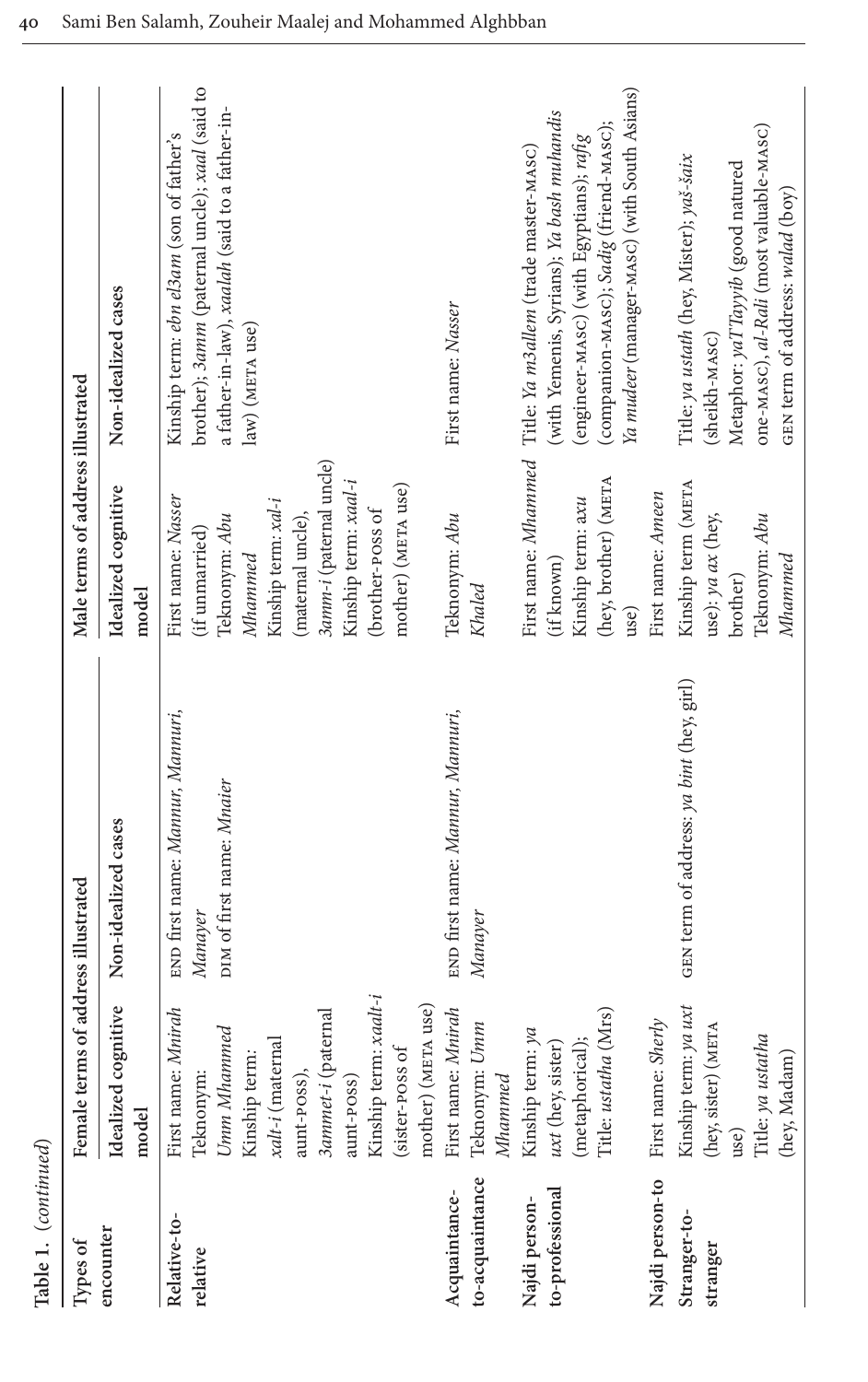observers in error because it includes many rows corresponding to the different types of encounter between interactants, which magnifies, for instance, the number of occurrences of first names and kinship terms. The actual occurrence of such term of address in real life is different, whereby the teknonym and the firs[t are a](#page-28-4)ttested in oral (assumed knowledge) and written reports to be the most prototypical and central term of address in Najdi Arabic. An exception to this is that Najdi people do not address an unmarried young lady with a teknonym. Bin Towairesh (2012, 243) points out that teknonyms are mostly used "to address friends, co-workers, family peers, in addition to superiors and elders. This form is very versatile because it functions on different levels. It expresses solidarity and intimacy when used with peers, but can also express reverence and extreme respect when used with superiors and elders."

# **3.1** Propositi[onal](#page-29-2) structure of Najdi Arabic address system

As defined by Lakoff (1987, 343), propositional structure is part of "a theory of image representation," whereby "visual scenes are represented by arbitrary symbols which are linked together in network structures" to construct a frame. Fillmore (1982, 1[17\) de](#page-27-0)fines a frame as "an abstract structure of expectations which brings with it roles, purposes, natural or conventionalized sequences o[f even](#page-28-17)t types, and all the rest of the apparatus that we wish to associate with the notion of 'frame.'" Fillmore et al. (2003, 305) note that frames include frame elements such as agent, [e](#page-8-0)xperiencer, goal, etc. Taking frames from the cognitive realm, Goffman (1974, 155) defines them as "principles of organization which govern events – at least social ones – and our subjective involvement in them." Thus, each type of encounter in Table 1 constitutes a social frame, wherein the selection of the right term of address is determined not only by the type of interactants' age, gender, and status in face-toface interaction but also by the type of context in which they find themselves.

Najdi Arabic includes twelve different social frames, in which the first name and the teknonym are used in eleven of them as Idealized and salient, and tend to alternate in use, with the kinship term being used in three encounters as Idealized and seven encounters as non-Idealized. The first name is found in equal (siblings, spouses, relatives, and acquaintances) and unequal (parent-offspring, elderly-young, and Najdi person-domestic worker) encounters in the system. In equal encounters, they are often reciprocated while in unequal ones they are asymmetrical, requiring other forms of address than the first name. In general, the teknonym is more overly found among males than among females, leading to unequal encounters between the young and the elderly. In terms of non-Idealized models, the DIM of first name, end first name, and the kinship term are part of the menu, with metaphor occupying a less important position in the system but a more important one if compared to its use in the Tunisian Arabic system of address.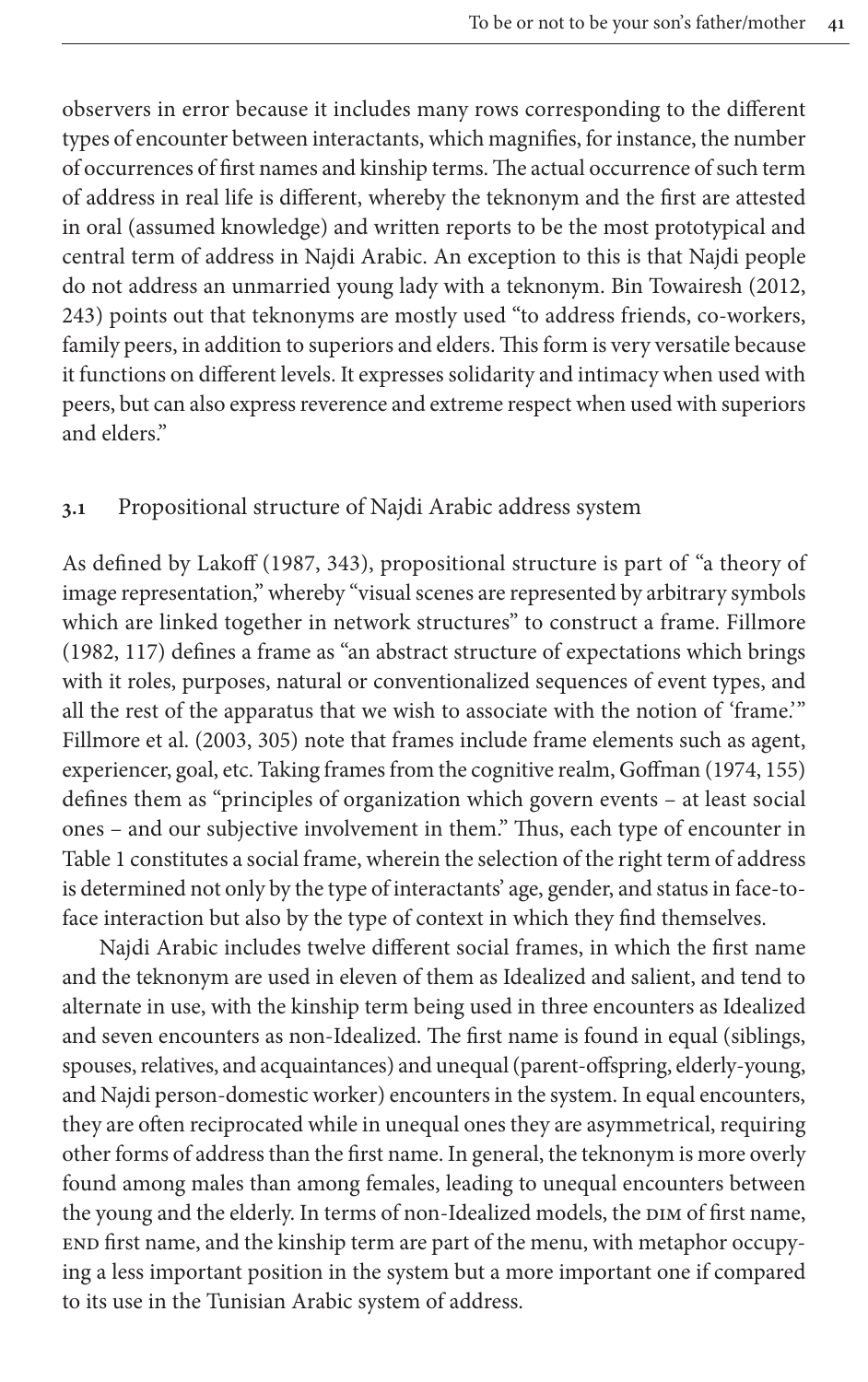#### **3.1.1** *Idealized Cognitive Models*

Regarding the Idealized models among peers, the first name and the teknonym are used differently by men and women. Young and middle-aged females tend to prefer the first name to address each other as a form of closeness while the elderly tend to prefer the teknonym as a form of formality and deference. That young and adult females tend to avoid the teknonym might be attributed to formality or the fact that they feel that it might make them appear older. In contrast, middle aged and elderly men tend to use the teknonym while young males tend to address each other using the first name. Male and female young people address their elders using the teknonym as a sign of formality and deference while in young male-to-older female encounters the teknonym is not just motivated by formality and deference but also counts as a strategy of avoidance of the first name. Obviously, the teknonym used by young people to address their elders across gender is not reciprocated by the elders to young people, who find themselves addressed through the first name. There is one exception to this use: Young males may be addressed via a teknonym as a way of endearing them and flattering their projected manhood. Among siblings and between parents and their children, the first name is the default term of address, with the teknonym used among siblings with an elderly s[ister for deferen](#page-28-18)ce and [between two brothers](#page-28-1) when a third party is present.

Children overly address their parents with the kinship term. Arabs tend to give much importance to kinship emotions, relations, and obligations (El Guindi 2012; Guindi and Al-Oth[man 201](#page-8-0)3), the reason being that most Arabs construct social relations grounded in family ties. In spite of this importance of kinship among Arabs, this frame where people are addressed with a kinship term is of low frequency, occurring only three times in Table 1 within and outside the family. Between spouses, the first name is the default term of address.

The Idealized cognitive models of first name, teknonym, and kinship term are best represented by relatives across gender. The first name is reciprocated among young relatives. However, the teknonym is used by the young to show deference to the elderly while it is used among middle aged and the elderly with males. Furthermore, the kinship term is used both non-metaphorically among relatives and metaphorically to address one's spouse's parents. For instance, *ya xaalt-i* (sister-poss of mother) is used to address one's mother-in-law when she is not young enough. Among acquaintances, the teknonym is the default term among males while the first name is the default one among close females, with the teknonym being reserved among the females for more formal contexts.

Outside the Najdi family, the kinship term is used metaphorically with professionals and strangers. However, as mentioned earlier on in the Introduction, a teknonym may be elicited from strangers by a Najdi person, literally asking the person addressed for his eldest son's first name to form an online teknonym for the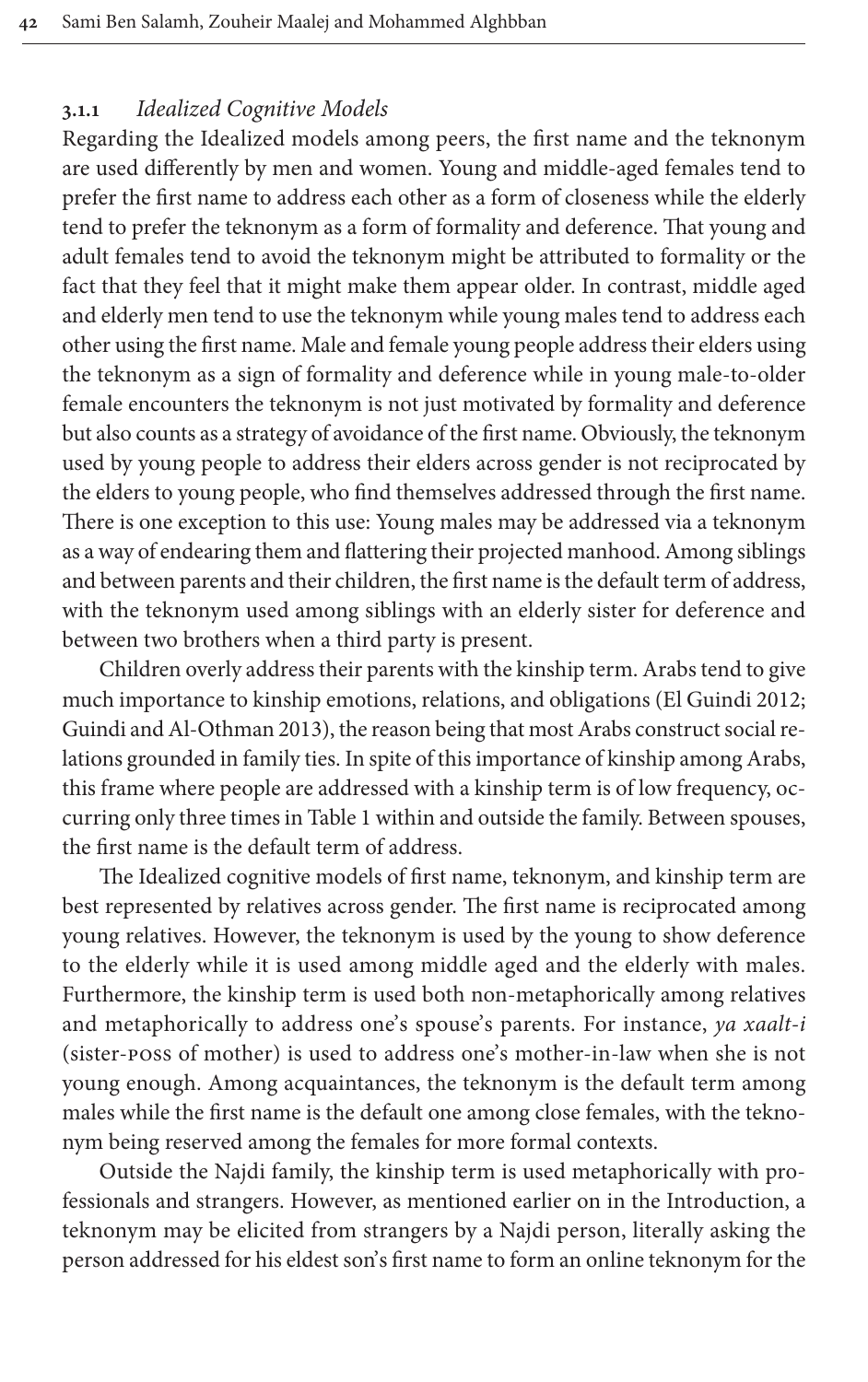stranger. Both the kinship term and the teknonym may be used by Najdi people to sympathize and construct closeness with professionals and strangers. With female professionals and strangers, a professional title may be used in formal, professional settings. With domestic workers, Najdi people use the first name across gender.

## **3.1.2** *Non-Idealized Cognitive Models*

So far Idealized Cognitive Models of address in Najdi Arabic have been demonstrated to inclu[de a restr](#page-8-0)icted set of term of address including mainly the teknonym, the first name, the non-metaphoric kinship term with relatives, and the metaphoric kinship term with acquaintances and strangers. Non-Idealized models, however, are more numerous as Table 1 clearly shows. But, as mentioned earlier on, numerical counts should not be taken for actual occurrence or frequency in real social contexts. In terms of the non-Idealized models among peers across gender, the DIM of the first name, the END of the first name, as well as the kinship term can be used. However, the DIM is reserved for teasing contexts, endearment is prevalent among male and female young people, and metaphor is overly used among young and middle-aged people. Between the young and the elderly, the kinship term is used non-metaphorically among close relatives and metaphorically among distant relatives.

By far, in Najdi Arabic the elderly-young and the parent-offspring dyads are the two encounters which use a battery of term of address that no other type of encounter puts into use. Indeed, six different non-Idealized models can be mentioned, namely, DIM of first name (scolding use), END first name, kinship term, DIM kinship term, metaphor (with endearment), a gen term of address (scolding use), and a positive attribute (flattering use). In the parent-offspring dyad, a reversed kinship term may be used in contexts of high endearment. Very much like these two dyads, siblings have a choice of terms of address depending on contexts such as the DIM of first name (in teasing contexts), the END first name, the (DIM) kinship term, and even the teknonym between young brother/sister to elder brother/sister for deference. In contrast, the offspring-parent dyad has a limited resource such as the DIM kinship term and the teknonym, with the latter exclusively used in private contexts when no other person is present in the dyad beside a son and his mother/father.

Between spouses, the situation is slightly different since the question of private and public space is relevant at this point. In the private space, spouses have a choice of terms of address depending on situation. The husband may make use of the END first name, the DIM of first name (mostly in teasing contexts), GEN term of address, and metaphor. In the public space, a husband would address his wife with a teknonym since it is not preferred to pronounce her name publicly while she may address him in private using an END first name, the DIM of first name (mostly in teasing contexts), a kinship term, a gen term of address, and metaphor. In the presence of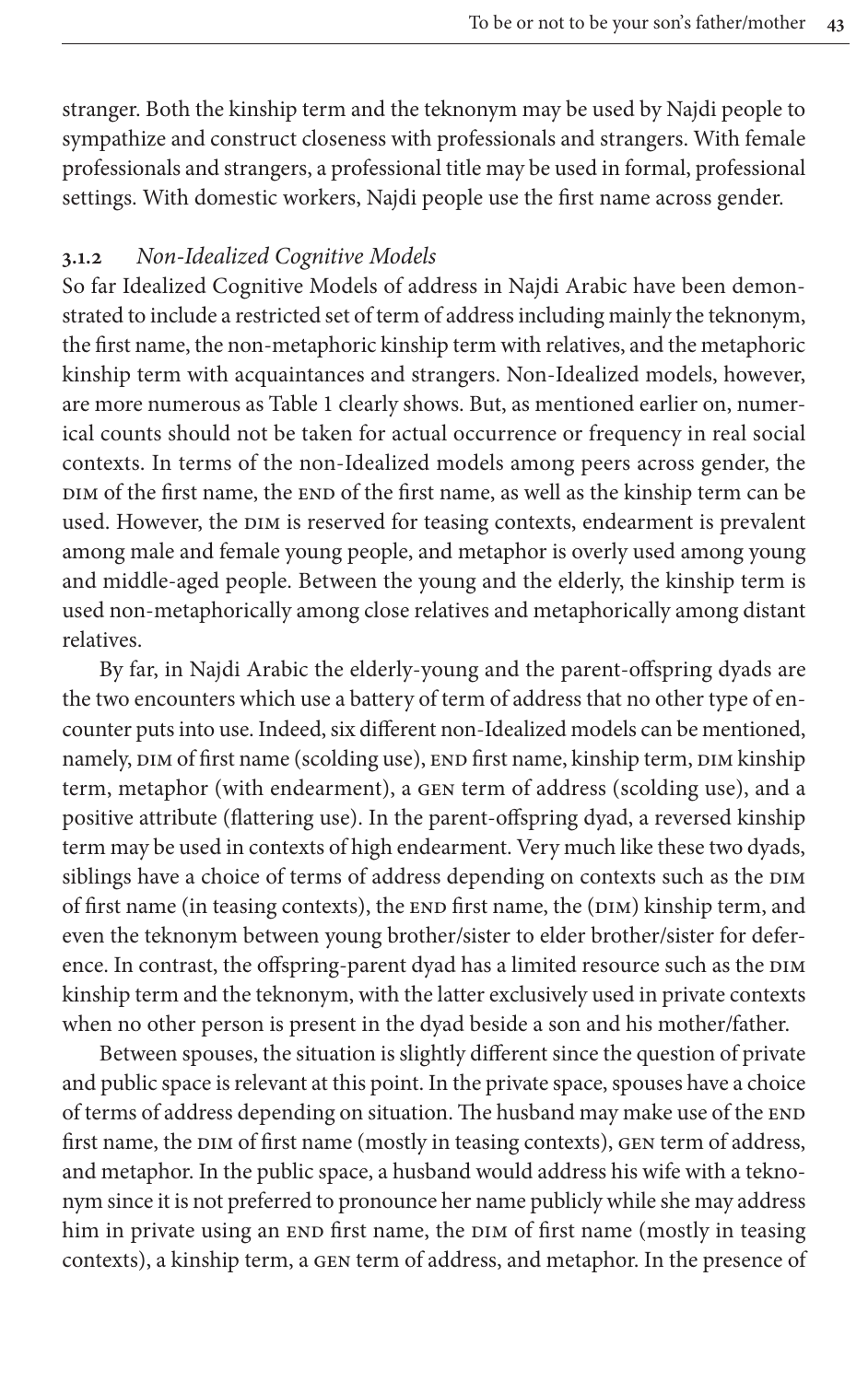a third party, a wife is expected to address her husband using the teknonym as a formal term of address. Between relatives, females would address each other with the END first name and the DIM of first name (mostly in teasing contexts) while male relatives may use a metaphorized kinship term mostly with very old cousins. Among female acquaintances, the END first name is used by young ladies to address each other while am[ong mal](#page-8-0)e acquaintances the first name is more common.

Outside the family circle, there is no term of address to use with professional females while professional males are addressed with a title depending on their nationality as spelled out in Table 1. The gen term of address is used by an elderly Najdi male/female to address a younger male/female stranger. Najdi males address young male strangers using a professional or social title.

Thus, with Idealized and non-Idealized Cognitive Models of address, factors such as age, formality, and gender seem to determine what term of address to use in each encounter across relatives, acquaintances, and strangers in Najdi Arabic. Gender, in particular, seems to play a role in selecting terms of address across encounters, resulting in the non-reciprocation of terms of address between males and females especially when a third party is present in the dyad and in the public sphere. The next sub-section addresses the image schematic reflection of the different types of encounter.

#### **3.2** Image-schematic structure of Najdi Arabic address system

Najdi Arabic terms of address offer three possible image-schematic possibilities, namely, HORIZONTALITY, VERTICALITY, and combined HORIZONTALITY-VERTICALITY. In all dyads across Idealized and non-Idealized models, the first name, which occurs nine times out of the twelve encou[nters, un](#page-8-0)ambiguously motivates an image schema of social HORIZONTALITY. The use of the first name in conversation is associated with solidarity and closeness. Except for the gen term of address, most, if not all, terms in the non-Idealized columns in Table 1, like the first name, reflect a HORIZONTALITY image schema. On the other hand, VERTICALITY is exemplified through the gen term of address as used in the elderly-young, parent-offspring, and strangers encounters. Indeed, since this term is used by older people to younger ones in all these encounters (especially, when it is used as an attention-getting device or as part of warning), older people seem to hint at a social stratification where they position themselves higher on the social plane.

However, the teknonym, which is used seven out of twelve times, motivates both social HORIZONTALITY and VERTICALITY, thus highlighting the pragmatics of the teknonym, which is highly sensitive to the types of encounter. For instance, when elderly females and middle-aged as well as elderly males tend to use the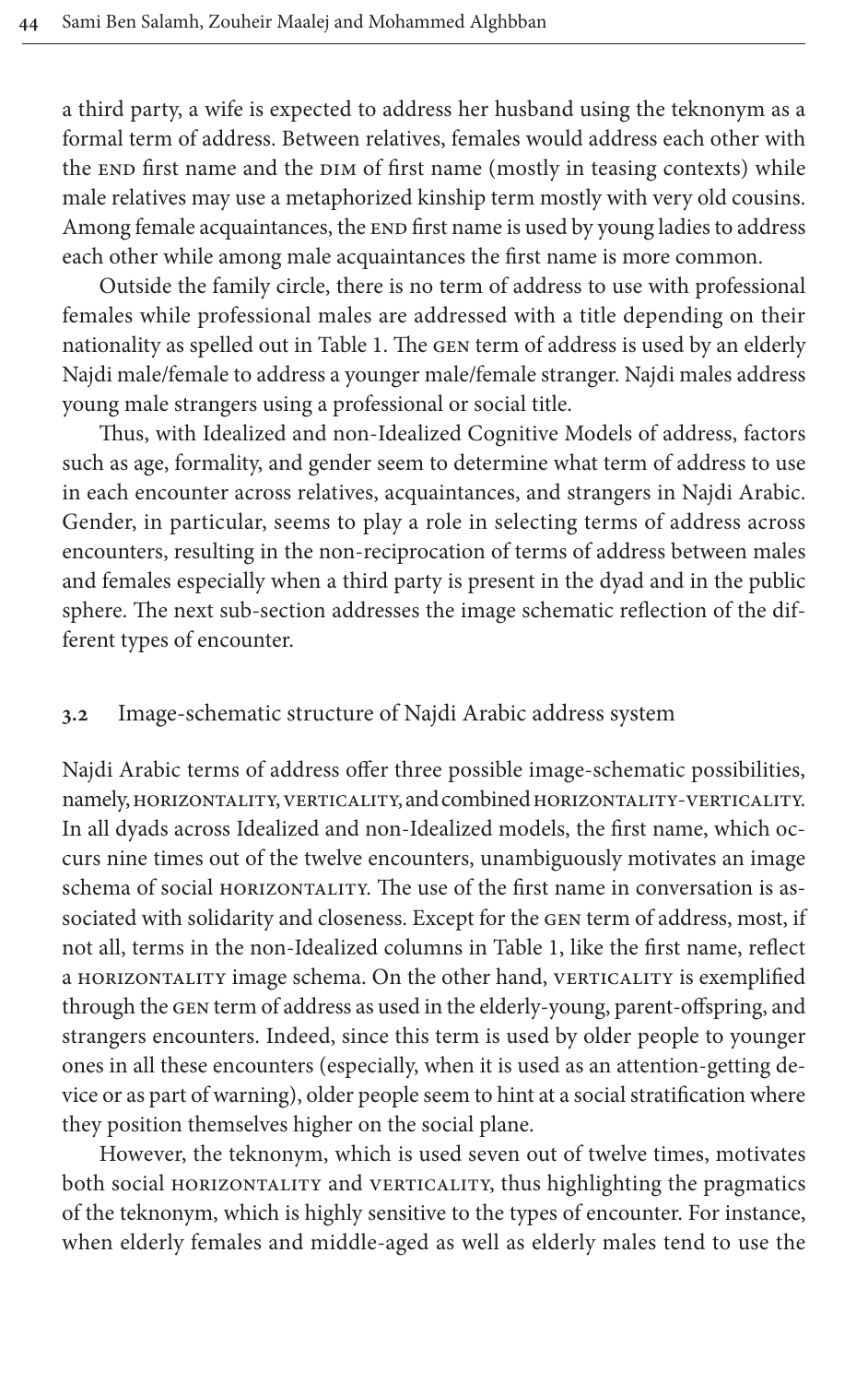teknonym among each other, they are understood to be peers, therefore they use it to show social HORIZONTALITY. In this context, teknonyms offer a big advantage in interpersonal interaction across age, gender, and social status as they tend to abstract away social hierarchy and status, especially when they are reciprocated. Conversely, when young people use the teknonym to address the middle-aged and the elderly, it is for deference, and that, therefore, it is used to show social VERTICAL-ITY. Thus, it is the type of encounter (including the social status and age of members of the dyad) that determines whether the teknonym is used with an intention of horizontality or verticality.

# **3.3** Metaphorical mappings of Najdi Arabic address system

Metaphorical mappings feature in two guises in Najdi Arabic across Idealized and non-Idealized models. One guise relates to the use of the kinship term among relatives, acquaintances, and strangers such as in *yaxti* (hey, my sister) or *ya xoy* (hey, my brother), thus creating the conceptua[l metaphor, non-kin](#page-28-4) is kin. The use of a kinship term among strangers of opposite sexes cancels out the sexual contexts. In other words, the invocation of a kinship term such as *ya xoy* (my brother) or *yaxti* (my sister) establishes "sexual detachment" (Bin Towairesh 2012, 76) between interactants, presenting them in a frame of reference where their relationship is metaphorically asexual since they become in theory forbidden to each other. A unique use of the kinship term occurs between spouses, whereby a wife and a mother make use of the kinship term *abu-na* (our father) to conceptualize her husband in the presence of their children or in other family contexts. Such a use is extremely emotional, where the wife, so to speak, transforms herself through the inclusive genitive "our" into a daughter of her own husband, which suggests the culture-specific conceptual metaphor, A MARRIED WOMAN IS THE CHILD OF HER husband.

In non-Idealized models, metaphor is used in another guise. In anticipation, and more frequently than in Tunisian Arabic, Najdi Arabic parents and relatives conceptualize young males in zoological terms, which can be captured in the conceptual metaphor, a YOUNG HUMAN IS A SKILLFUL HUNTER/ PREDATOR as conveyed by the terms of address *ya Sagr* (hey, falcon) and *ya Deeb / ya Deeban* (hey, wolf). The latter term is highly used in Najdi Arabic. In contrast, between spouses metaphors such as *Hiat-i / 3umr-i* (my life) and *ruH-i* (my soul) are used to conceptualize each other according to the conceptual metaphor, a man/woman is a lover.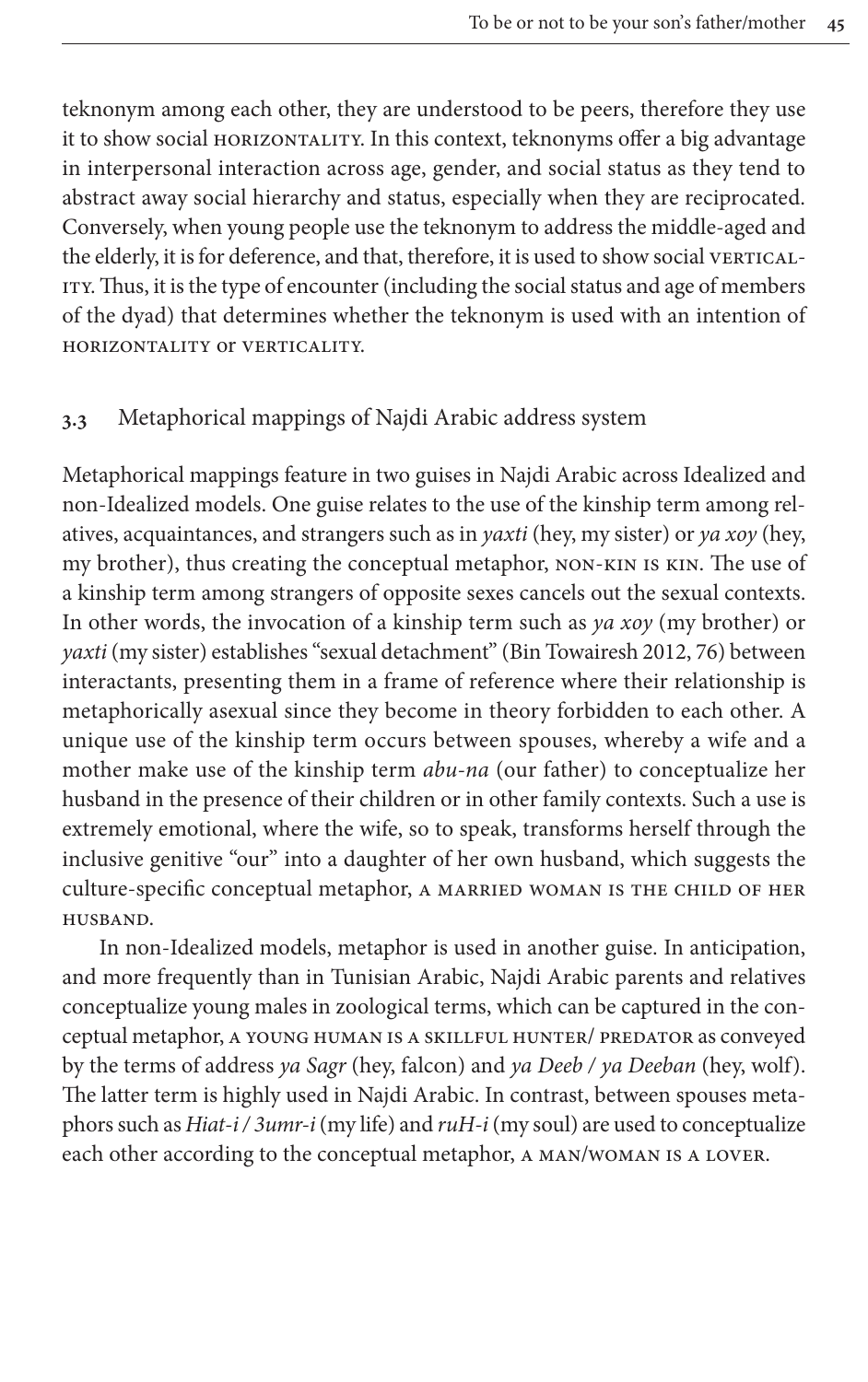# **3.4** Metonymical mappings of Najdi Arabic address system

In Najdi Arabic, the teknonym establishes a part-whole metonym, which reduces the various social roles the individual plays in society to parenting, i.e. fathering or mothering. This part-whole metonym actually makes publicly salient the fact that the interlocutor is a progenitor, thus downplaying other roles played in society. This generic part-whole metonym can be more precisely captured in the more specific metonymy, man/woman-for-progenitor. Conceptualizing one's wife metaphorically as a lover singles out her being a woman, which seems to be inconsistent with the part-whole metonym carried by the teknonym (e.g. *umm Khaled*). Socially, the teknonym restricts the function of a woman that begets children to a mothering function.

# <span id="page-17-0"></span>**4. Tunisian Arabic address system**

So [far, it h](#page-8-0)as been demonstrated that the address system in Najdi Arabic is dominated by the first name, the teknonym, and the kinship term as central Idealized Cognitive Models of address, with numerous non-idealized terms of address as shown in Table 1. In this section, the Tunisian Arabic system of address is investigated. But before this, a few words about the Tunisian Arabic dialect are in good order. Unlike Najdi Arabic, which is a local dialect in Saudi Arabia, Tunisian Arabic is a national dialect spoken by all Tun[isians e](#page-25-0)ven though some variety could be found across the country. Owing to colonization, Tu[nisian Ar](#page-25-0)abic is known to be a code-mixed dialect, including French and Arabic. The distribution of the terms of address in Tunisian Arabic is spelled out in Table 2 below.

In contrast to Najdi Arabic, a noticeable feature about Table 2 above is that teknonymy is alien to the system of address in Tunisi[an A](#page-21-0)rabic. In fact, teknonyms neither exist in Tunisia nor in Sudan, Libya, Algeria, and Morocco. As done with Najdi Arabic, in the following sub-sections the address system in Tunisian Arabic is differentiated into Idealized and non-Idealized models in 4.1.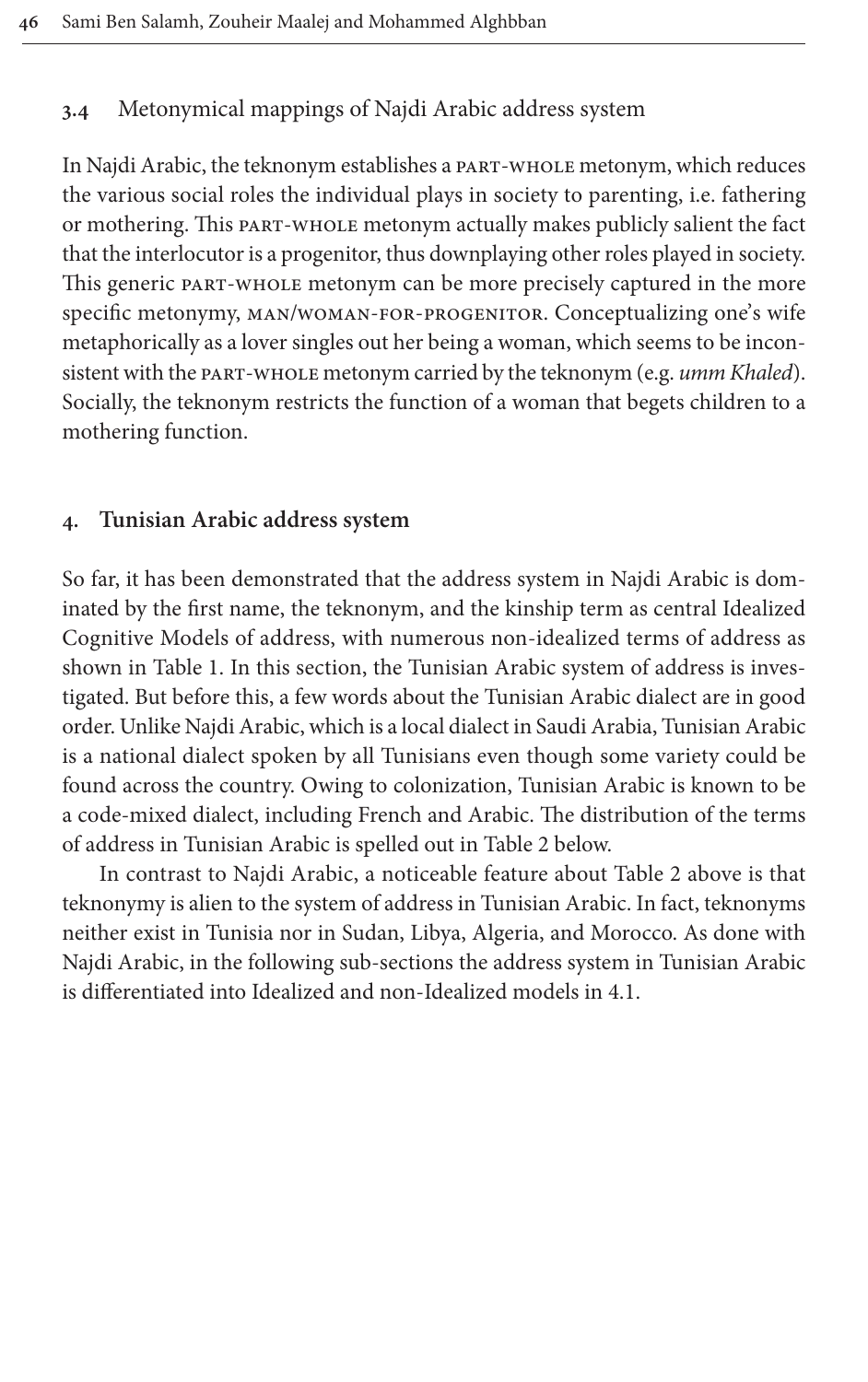| Type of                  | Female terms of address illustrated                                          |                                                                                                                                                                                                                                                       | Male terms of address illustrated                                                                            |                                                                                                                                                                                                                                                                           |
|--------------------------|------------------------------------------------------------------------------|-------------------------------------------------------------------------------------------------------------------------------------------------------------------------------------------------------------------------------------------------------|--------------------------------------------------------------------------------------------------------------|---------------------------------------------------------------------------------------------------------------------------------------------------------------------------------------------------------------------------------------------------------------------------|
| encounter                | Idealized model                                                              | Non-idealized cases                                                                                                                                                                                                                                   | Idealized model                                                                                              | Non-idealized cases                                                                                                                                                                                                                                                       |
| Peer-to-peer             | ya Lalla Samira (hey,<br>Lalla + First name:<br>Mrs. Samira)<br>(hey, FaraH) | DIM of kinship term: ya bnayit xalt-i (hey,<br>daughter-DIM of mother's sister-POSS)<br>Kinship term: ya bint 3amm-i (hey,<br>daughter of father's brother-poss)<br>First name: ya FaraH END first name: ya FarruHa (hey,<br>FarruHa)                 | Mohammed (hey, Mr.<br>$Si$ + First name: ya Si<br>Mohammed (hey,<br>First name: ya<br>Mohammed)<br>Mohammed) | Kinship term: ya wild 3anın-i (hey, son<br>(hey, son-DIM of father's brother-poss)<br>DIM of kinship term: ya wlaid 3amm-i<br>END first name: ya Hammouda (hey,<br>of father's brother-poss)<br>Hammouda)                                                                 |
|                          | Elderly-to-young First name: ya FaraH<br>(hey, FaraH)                        | DIM of kinship term: ya bnayit uxt-i (hey,<br>END first name: ya FarruHa (hey,<br>Kinship term: ya bint uxt-i (hey,<br>Kinship term: ya bint-i (hey,<br>daughter-poss) (META use)<br>daughter of sister-poss)<br>daughter of sister-POSS)<br>FarruHa) | Mohammed (hey,<br>First name: ya<br>Mohammed)                                                                | Kinship term: ya wild uxt-i (hey, son of<br>Kinship term: ya wild uxt-i (hey, son of<br>Kinship term: ya wild-i (hey, son-poss)<br>DIM of first name: ya Hammouda (hey,<br>DIM of kinship term: ya wlaid xu-ya<br>Hammouda)<br>sister-poss)<br>sister-poss)<br>(META use) |
| Young-to-elderly Lalla + | ya Lalla Samira (hey,<br>First name:<br>Mrs. Samira)                         | Samira (hey, aunt-poss Samira) (META<br>Kinship term + First name: ya xaal-ti<br>Kinship term + POSS: ya xaal-ti (hey,<br>mother's sister-poss)<br>use)                                                                                               | Mohammed (hey, Mr.<br>$Si$ + First name: $ya Si$<br>Mohammed)                                                | 3amm-i Mohammed (hey, Uncle-POSS<br>Kinship term + POSS: ya xaal-i (hey,<br>Kinship term + First Name: ya<br>(hey, son of brother-poss)<br>Mohammed) (META use)<br>brother of mother-poss)                                                                                |

Table 2. Tunisian Arabic configuration of terms of address **Table 2.** Tunisian Arabic configuration of terms of address **(***continued***)**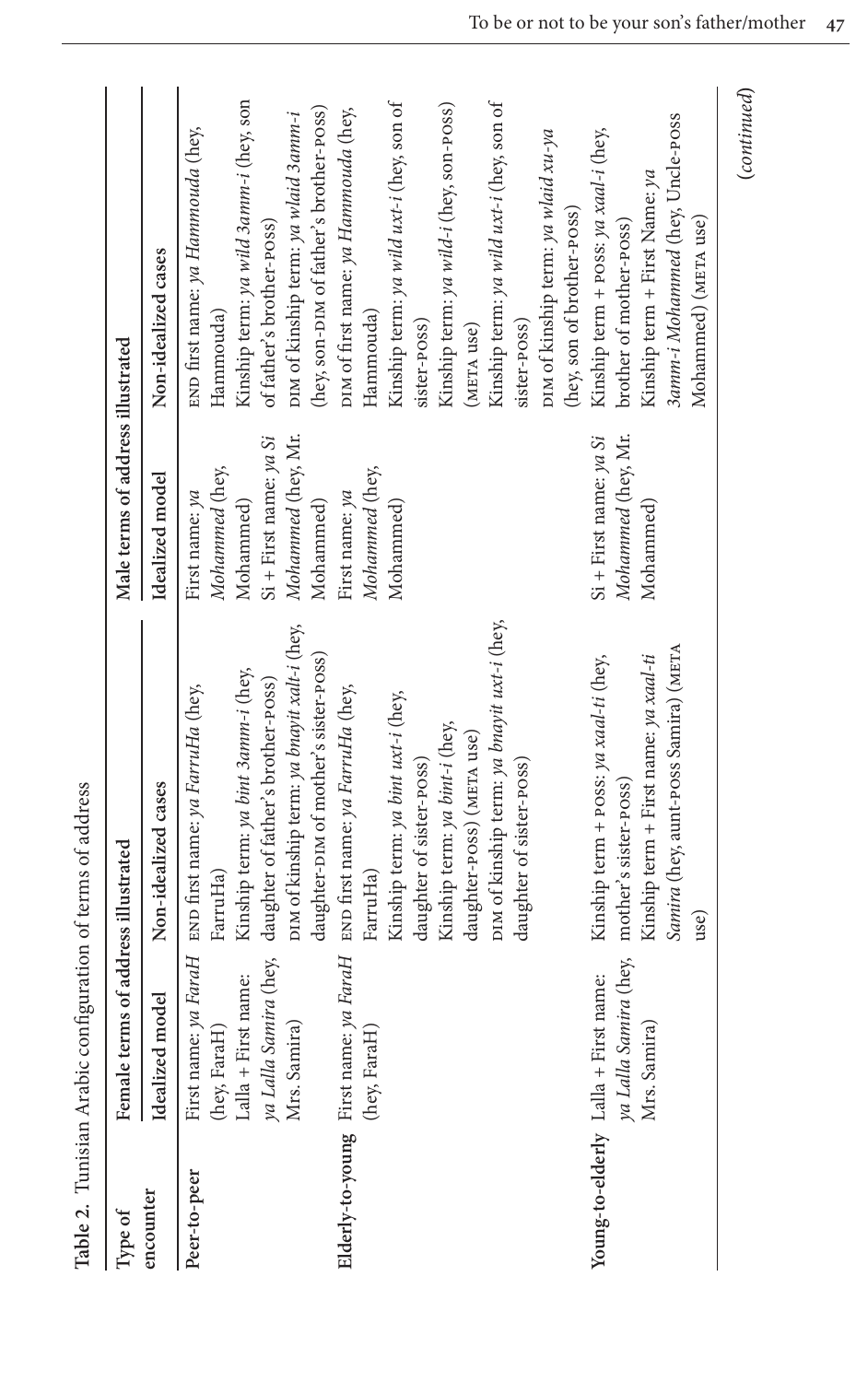| Type of       | Female terms of address illustrated       |                                                                                                                | Male terms of address illustrated       |                                                            |
|---------------|-------------------------------------------|----------------------------------------------------------------------------------------------------------------|-----------------------------------------|------------------------------------------------------------|
| encounter     | Idealized model                           | Non-idealized cases                                                                                            | Idealized model                         | Non-idealized cases                                        |
|               |                                           | Sibling-to-sibling First name: ya FaraH $\,$ END first name: ya FarruHa (hey, ferset) (same $\,$ FarruHa) $\,$ | Mohammed (hey,<br>First name: ya        | END first name: ya Hammouda (hey,<br>Hammouda)             |
|               | age group)<br>Lalla + FN: <i>ya Lalla</i> | Kinship term: yaxt-i (hey, sister-poss)                                                                        | Mohammed) Si +                          | Kinship term: ya xu-ya (hey,                               |
|               | Samira/Lallt-i (hey,                      | DIM of kinship term: ya wxait-i (hey,<br>sister-DIM-POSS)                                                      | (Mohammed) (hey,<br>First name: ya Sidi | DIM of kinship term: ya wxayy (hey,<br>brother-poss)       |
|               | Mrs. Samira)                              |                                                                                                                | Mr. Mohammed)                           | brother-DIM-POSS)                                          |
| Parent-to-    |                                           | First name: ya FaraH $\;$<br>END first name: ya FarruHa (hey, (hey, FaraH) $\;$ FarruHa)                       | First name: ya                          | END of first name: ya Hammouda (hey,                       |
| offspring     |                                           |                                                                                                                | Mohammed (hey,                          | Hammouda)                                                  |
|               |                                           | Kinship term + POSS: Ya bint-i (hey,                                                                           | Mohammed)                               | Kinship term +POSS: ya wild-i (hey,                        |
|               |                                           | daughter-poss)                                                                                                 |                                         | son-POSS)                                                  |
|               |                                           | DIM kinship term + POSS: ya bnait-i (hey,                                                                      |                                         | DIM kinship term +POSS: ya wlaid-i                         |
|               |                                           | daughter-DIM-POSS)                                                                                             |                                         | (hey, son-DIM-POSS)                                        |
| Offspring-to- | Kinship term:                             | END kinship term: yammim-ti (hey,                                                                              |                                         | Kinship term: ya bu-ya First name: ya Mouldi (hey, Mouldi) |
| parent        | yam-mi (hey,                              | mother-poss)                                                                                                   | (hey, father-poss)                      |                                                            |
|               | mother-poss)                              | END first name: ya Sammoura (hey,                                                                              |                                         |                                                            |
|               |                                           | Sammoura)                                                                                                      |                                         |                                                            |
| Spouses       | First name: ya FaraH                      | END first name: ya FarruHa (hey,                                                                               | First name: ya                          | END of first name: ya Hammouda (hey,                       |
|               | (hey, FaraH)                              | FarruHa)                                                                                                       | Mohammed (hey,                          | Hammouda)                                                  |
|               |                                           | DIM of marital status: ya mrait-i (hey,                                                                        | Mohammed)                               | DIM of marital status: ya rwaijl-i (hey,                   |
|               |                                           | wife-poss)                                                                                                     |                                         | husband-poss)                                              |
|               |                                           |                                                                                                                |                                         | Marital status: ya raajl (hey, husband)                    |
|               |                                           |                                                                                                                |                                         | Si + First name: ya Si Mohammed (hey,                      |
|               |                                           |                                                                                                                |                                         | Mr. Mohammed)                                              |

**Table 2.** (*continued*)

Table 2. (continued)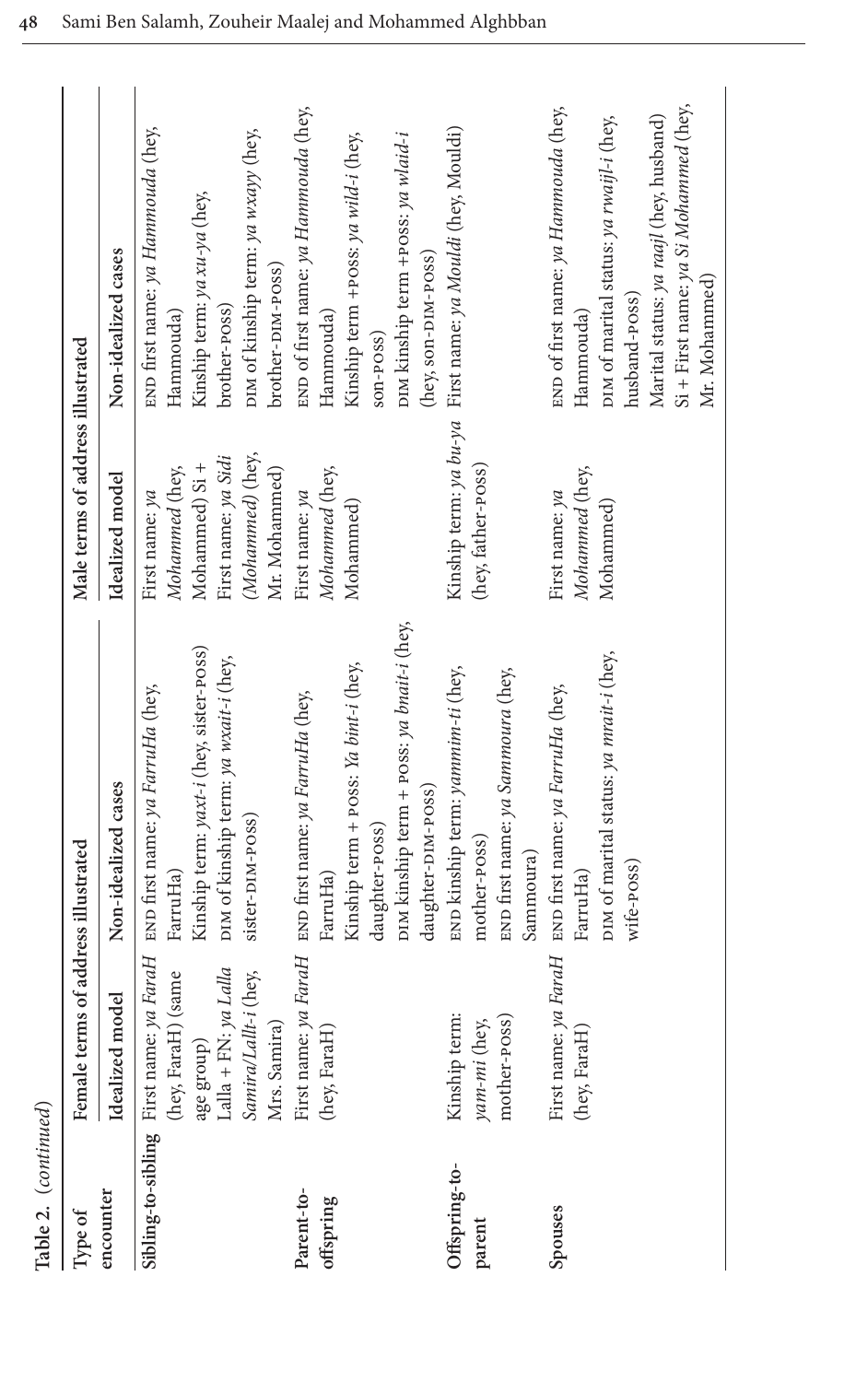| Type of                          | Female terms of address illustrated                                                                  |                                                                                                                                                                                                                                                                                                                         | Male terms of address illustrated                                                                                                       |                                                                                                                                                                                                                                                                                     |
|----------------------------------|------------------------------------------------------------------------------------------------------|-------------------------------------------------------------------------------------------------------------------------------------------------------------------------------------------------------------------------------------------------------------------------------------------------------------------------|-----------------------------------------------------------------------------------------------------------------------------------------|-------------------------------------------------------------------------------------------------------------------------------------------------------------------------------------------------------------------------------------------------------------------------------------|
| encounter                        | Idealized model                                                                                      | Non-idealized cases                                                                                                                                                                                                                                                                                                     | Idealized model                                                                                                                         | Non-idealized cases                                                                                                                                                                                                                                                                 |
| Relative-to-<br>relative         | First name: ya FaraH<br>+ First name: $y$ alla<br>(hey, FaraH) Lalla<br>Samira (hey, Mrs.<br>Samira) | Kinship term: yaxt-i (hey, sister-POSS)<br>Marital status: ya mart 3am-mi (hey,<br>Kinship term: ya bint 3 amm-i (hey,<br>daughter of father's brother-poss)<br>END first name: ya FarruHa (hey,<br>xaal-i (hey, daughter of mother's<br>DIM of kinship term: ya bnaiyit<br>brother-DIM-POSS)<br>(META use)<br>FarruHa) | Mohamed) (same age<br>Mohammed (hey, Mr.<br>$Si$ + First name: ya Si<br>Mohamed (hey,<br>First name: ya<br>Mohammed)<br>$\mbox{group})$ | END of first name: ya Hammouda (hey,<br>DIM of kinship term: ya wlayyid xaal-i<br>(hey, son of mother's brother-poss)<br>Kinship term (with kin): ya wild<br>Kinship term: ya xuy-a (hey,<br>3amm-i (hey, son of father's<br>brother-poss) (META use)<br>brother-poss)<br>Hammouda) |
|                                  |                                                                                                      | wife of paternal uncle-POSS)                                                                                                                                                                                                                                                                                            |                                                                                                                                         |                                                                                                                                                                                                                                                                                     |
| to-acquaintance<br>Acquaintance- | (hey, FaraH)                                                                                         | First name: ya FaraH END first name: ya FarruHa (hey,<br>FarruHa)                                                                                                                                                                                                                                                       | Mohammed (hey,<br>First name: ya                                                                                                        | END of first name: ya Hammouda (hey,<br>Hammouda)                                                                                                                                                                                                                                   |
|                                  | Lalla + First name:<br>yalla Samira (hey,                                                            | Kinship term: yaxt-i (hey, sister-POSS)<br>(META use)                                                                                                                                                                                                                                                                   | $Si$ + First name: ya Si<br>Mohammed)                                                                                                   | Kinship term +POSS: ya xu-ya (hey,<br>brother-poss) (META use)                                                                                                                                                                                                                      |
|                                  | Mrs. Samira)                                                                                         | DIM of kinship term +POSS: ya wxait-i<br>(hey, sister-DIM-POSS) (META use)                                                                                                                                                                                                                                              | Mohammed (hey, Mr.<br>Mohammed)                                                                                                         | DIM of kinship term +POSS: ya wxay<br>(hey, brother-DIM-POSS) (META use)                                                                                                                                                                                                            |
| Tunisian                         | Lalla + First name:                                                                                  | First name: ya FaraH (hey, FaraH)                                                                                                                                                                                                                                                                                       | Professional title: ya                                                                                                                  | First name: ya Mohamed (hey,                                                                                                                                                                                                                                                        |
| professional<br>person-to-       | ya Lalla FaraH (hey,<br>Mrs. FaraH)                                                                  |                                                                                                                                                                                                                                                                                                                         | m3allam (hey, trade<br>master-MASC)                                                                                                     | Mohamed)                                                                                                                                                                                                                                                                            |
|                                  |                                                                                                      |                                                                                                                                                                                                                                                                                                                         | Mohammed (hey, Mr.<br>$Si$ + First name: ya Si                                                                                          |                                                                                                                                                                                                                                                                                     |
|                                  |                                                                                                      |                                                                                                                                                                                                                                                                                                                         | Mohammed)                                                                                                                               |                                                                                                                                                                                                                                                                                     |
| Stranger-to-                     | Kinship term: yaxt-i                                                                                 |                                                                                                                                                                                                                                                                                                                         | Kinship term: ya xu-ya                                                                                                                  |                                                                                                                                                                                                                                                                                     |
| stranger                         | (hey, sister-poss)                                                                                   |                                                                                                                                                                                                                                                                                                                         | (hey, brother-poss)                                                                                                                     |                                                                                                                                                                                                                                                                                     |
|                                  | (META use)                                                                                           |                                                                                                                                                                                                                                                                                                                         | (META use)                                                                                                                              |                                                                                                                                                                                                                                                                                     |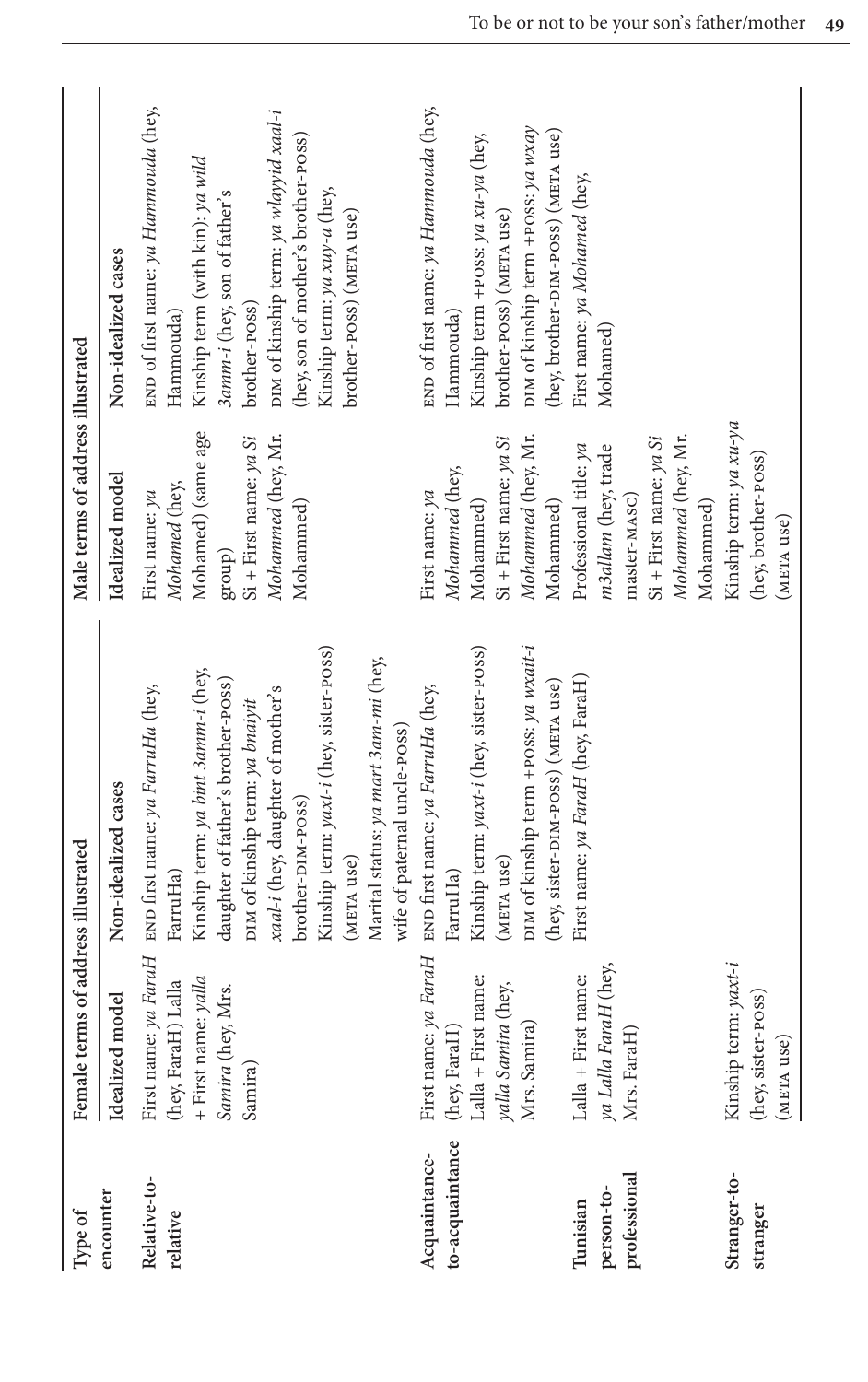### <span id="page-21-0"></span>**4.1** Propositional structure of the Tunisian Arabic address system

As with Najdi Arabic, there are as many frames in Tunisian Arabic as types of [e](#page-25-0)ncounter between interactants in conversation. Individuals know the conventional ways of negotiating their status with the others relying on variables such as age, closeness/distance, and deference to construct the frame. As transpires from Table 2 above, the first name, the Si/Lalla + first name, and the kinship term are Idealized and prototypical terms of address. The first name occurs eight times and the Si/Lalla + first name six times in the eleven types of encounter, which means nine occurrences alone or with the other in eleven encounters while the metaphoric and non-metaphoric kinship terms occur in two encounters only. However, non-Idealized term of address are more prolific, including first names and kinship terms tainted by endearment, the diminutive, and metaphor as well as other terms such as marital status and even Si + first name in the wife-to-husband dyad.

#### **4.1.1** *Idealized Cognitive Models*

Among peers, the first name is the default term of address across gender, with Si/ Lalla + first name used in formal contexts by middle-aged and elderly peers. The same first name and Si/Lalla + first name are used among siblings, relatives, wife-tohusband, acquaintances, and professionals. However, while the first name is used among same age interactants to show closeness and familiarity, the Si/Lalla + first name shows social distance and deference to elder b[rothe](#page-28-13)rs and sisters, and elderly relatives, acquaintances, and professionals. It should be noted that Si/Lalla + first *name* occurs in male-female and female-male directionalities. Between young and old, there exists honorification, which is defined by Agha (1994, 277) as "relationships involving social status, respect, or deference between communicative interactants." As a cultural value, deference or honorification is seen as the duty of the youth to show their respect for their elders in consideration for their advanced age, social status, and wisdom. Between the elderly and the young, the first name is used by the middle-aged and elderly to address the young while the young unfailingly use the deference term Si/Lalla + first name.

Parents address their children with a first name while offspring address their parents with the kinship terms *yam-mi* (hey, mother) and *ya bu-ya* (hey, father). Spouses use the first name in private and in public, and never shift address between the first name and Si/Lalla + first name as Najdi spouses may do in the public space. Among non-professionals and professionals, the Si/Lalla + first name is the rule among ladies and a professional title is used with males. The Si/Lalla + first name is reciprocated among non-professionals and professionals since all of them are Tunisians. To strangers, Tunisian Arabs reserve a metaphorized kinship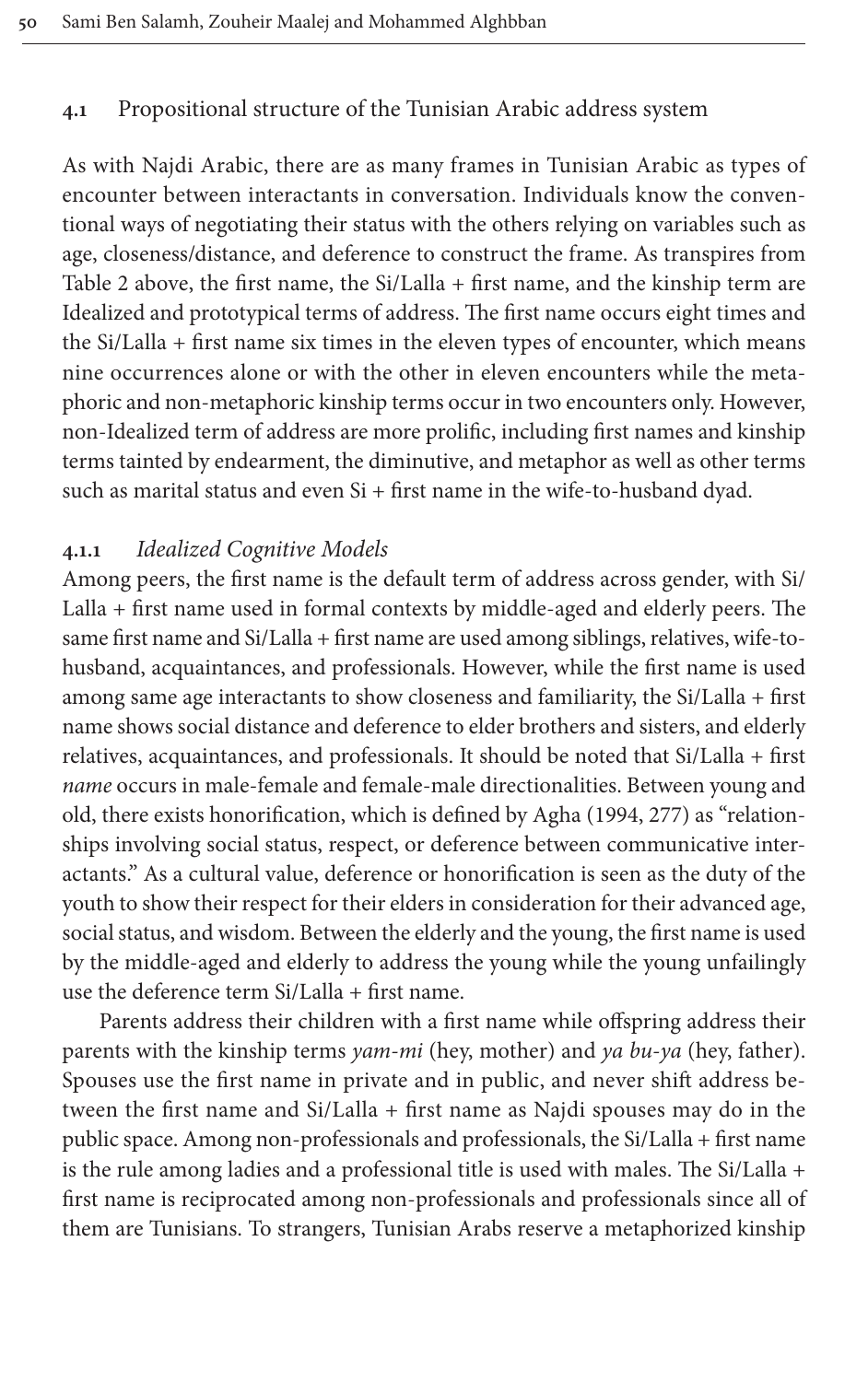term. Maalej (2010, 148) found that terms of address with non-acquaintances or strangers in Tunisian Arabic are "motivated by the creation of familiarity and solidarity and the minimization of distance … through the injection of kinship-and religion-related terms."

# **4.1.2** *Non-Idealized Cognitive Models*

In non-idealized cases, Tunisian Arabic creates more frames, where the END first name, the kinship te[rm, th](#page-29-21)e DIM of kinship term, and the metaphorized kinship term are used in most encounters among males and females. What characterizes these terms is the fact that they are accompanied by endearment, emotionality, and metaphoricity. Slobin (1963, 201) states that "kinship takes precedence over familiarity in determining solidarity. Within the family, long-established intimacy takes precedence over the status of age in determining pronominal usage, but, in the absence of such intimacy, the status rule of age takes over." Exceptions to these non-idealized frames are the encounters between non-professionals and professional, who use the first name, and among strangers, who do not have a non-idealized form to address each other. There is a particular, unreciprocated use of Si + First name (*ya Si Mohammed*: hey, Mr. Mohammed) as used by a wife to her husband as a sign of deference not so much for age but in reverence of him for being the head of the family, which use is almost obsolete nowadays. There are also two restricted uses of the End first name with mothers and the first name with fathers when relations between parents and offspring are relaxed.

Thus, in Idealized and non-Idealized Cognitive Models of address in Tunisian Arabic, what seems to determine the term of address to use among interactants is primarily the factor of age and to, a lesser degree, the factor of formality. Apart from Lalla + first name being used with females, the factor of gender does not seem to play a role across encounters, resulting in the use of the term of address by females and males to other females in private and public places.

### **4.2** Image-schematic structure of the Tunisian Ara[bic](#page-21-0) address system

In light of the Idealized and non-idealized frames described in 4.1, it is plausible to correlate the first name Idealized model with the image schema of HORIZONTALITY as between same age peers, spouses, relatives, and acquaintances. However, the Si + first name as used by a younger brother to an elder one, establishes VERTIcality within the sibling-to-sibling encounter in the sense of deference. On the other hand, the Si/Lalla + first name as used among peers and relatives triggers the same image schema of VERTICALITY but as motivated by formality between interactants. In using the image schema of VERTICALITY, Tunisians seem to favor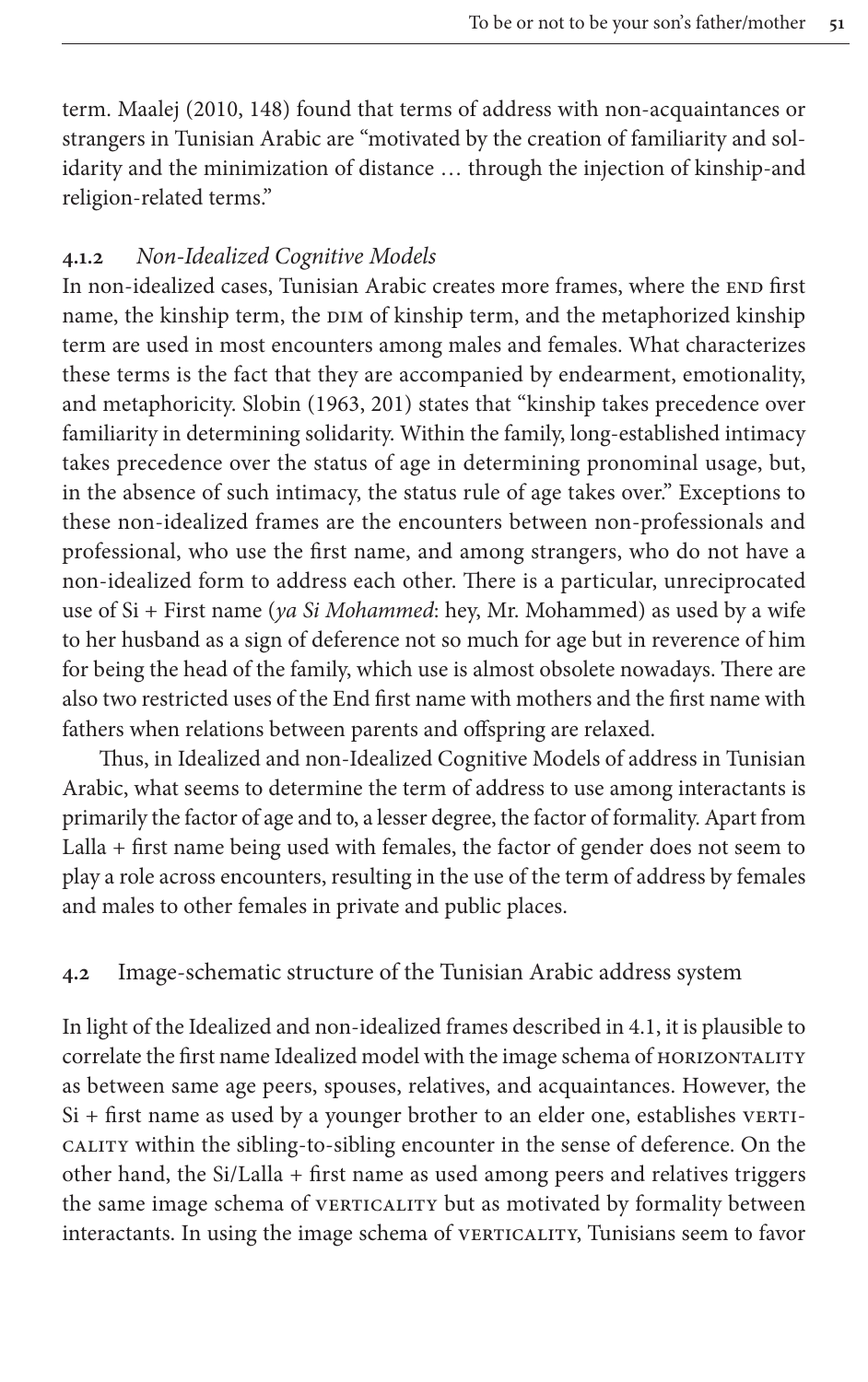honoring older people and keeping their distance towards peers and relatives. As to the non-idealized cases, since the term of address with strangers is recruited from within the kinship system, addressing them via a metaphorical kinship term, the image schema is far-close, which is manipulated by interactants to bring the other closer to the self. When non-professionals address professionals, the first name is used, suggesting the image schema of HORIZONTALITY.

In the Arab world, the Tunisian society is known for its fairly equalitarian system of gender relations, whereby HORIZONTALITY is expected to be the case in interpersonal interactions especially among peers, which is actually realized through the use of the first name. As early as the second half of the 20th century, women had the right to education, right to a decent job, and right to free expression. These rights have greatly contributed to leveling relations within the family and society, with co-education prevailing at schools and universities and lack of separation of sexes in public places, which makes them candidates to HORIZONTALITY. In parallel, the image schema of VERTICALITY is governing age relations independently of men-women relations in Tunisia. In other words, a younger male should address an older female using the deference term Lalla + first name. Conversely, a younger female should address an older male using the deference term Si + first name. Thus, in the Idealized dimension, the first name is known to fit the social world perfectly while the Si/Lalla + first name may be said to fit the Tunisian's understanding of the social world less perfectly since social VERTICALITY (i.e. man-woman equality) also applies to old women as addressed by younger men.

# **4.3** Metaphorical mappings of the Tunisian Arabic address system

In the Idealized models with strangers, kinship terms are used metaphorically across gender, which has the effect of creating in the social space the conceptual metaphors, non-kin is kin. As part of the non-Idealized model, children may address older male and female relatives such as their paternal and maternal aunts' husbands using a metaphorical expression from within the kinship system such as *ya 3amm-u* (hey, uncle), which is reminiscent of Najdi Arabic's *xaal* and *xaalah* (as used with one's parents-in-laws). Such a use promotes the status of those addressed to kin as suggested by the conceptual metaphor, DISTANT RELATIVE IS KIN.

# **4.4** Metonymical mappings of the Tunisian Arabic address system

In Tunisian Arabic, as part of the non-Idealized cognitive model, children may address their paternal and maternal uncles' wives as *ya mart 3amm-i* (hey, my paternal uncle's wife) and *ya mart xal-i* (hey, my maternal uncle's wife), respectively.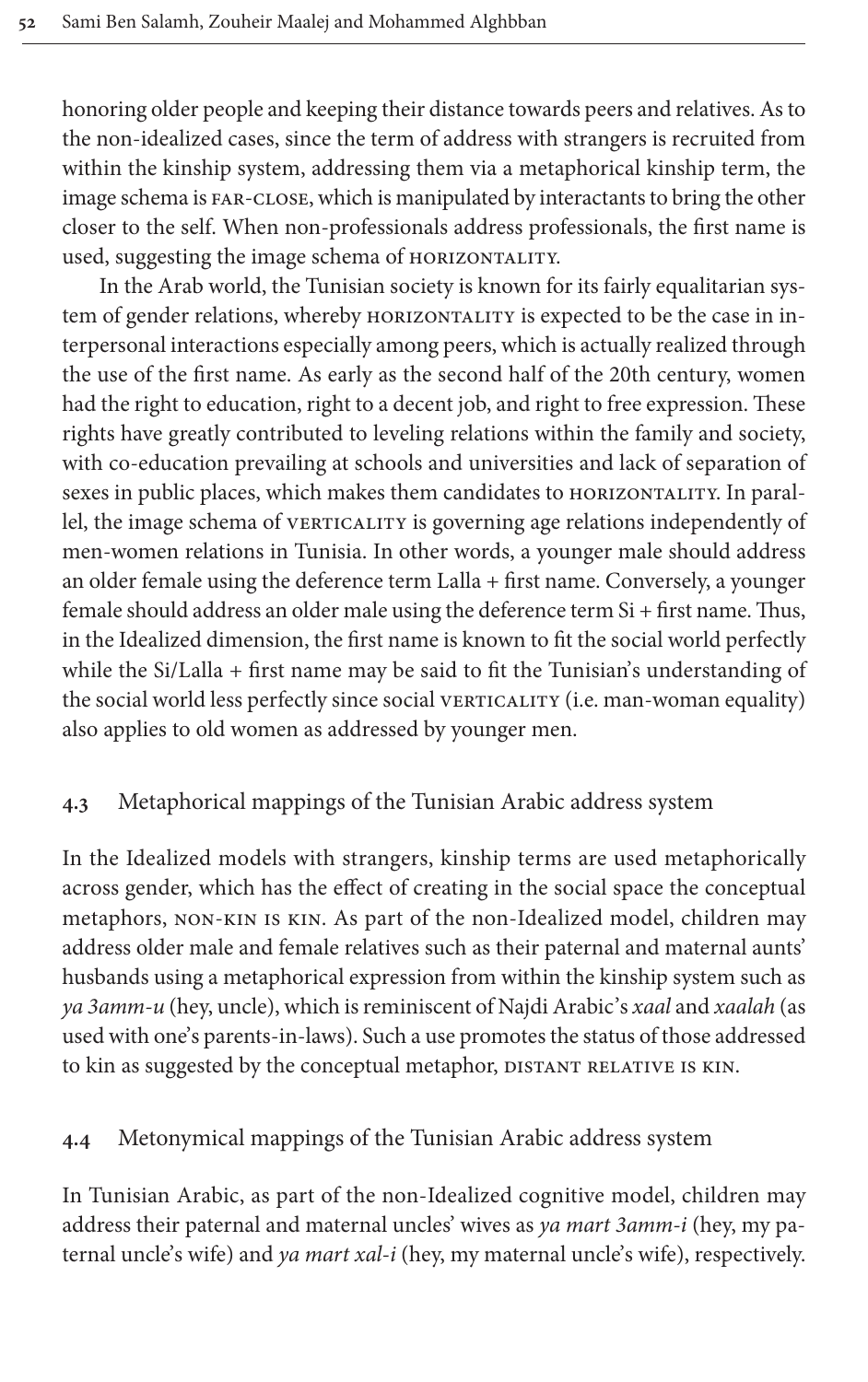However, a paternal uncle's wife and a maternal uncle's wife will not be addressed using the martial status, which follows from the cultural thinking that the marital status is the best destiny for a woman. A young male or female may address his or her elder brother's wife as *ya mart Sidi* (hey, my elder brother's wife). Although such terms of address are progressively being replaced by more neutral ones such as *ya tata*, they emphasize the importance of the marriage institution via the address system. A wife may also address her husband with the DIM of marital status as in *ya rwaijl-i* (hey, my husband) for endearment or simply a marital status term of address such as *ya raajil* (hey, husband). Such terms of address invoke the marital status of the women/men addressed, and are motivated by the WOMAN-FOR-WIFE and man-for-husband metonymies, thus highlighting their state of being a wife/ husband rather than a woman/man or a mother/father.

## **5. Discussion**

The current article has argued for two distinct address systems in Najdi Arabic and Tunisian Arabic along Lakoff 's theory of Idealized Cognitive Models. The findings are summed up in the following table:

| <b>Dialect</b>  | Idealization               | Propositional<br>structure | Image-schematic Metaphorical Metonymic<br>structure | mappings             | mappings              |
|-----------------|----------------------------|----------------------------|-----------------------------------------------------|----------------------|-----------------------|
| Najdi<br>Arabic | Idealized                  | First name                 | HORIZONTALITY                                       |                      |                       |
|                 |                            | Kinship term               |                                                     | <b>ON-KIN IS KIN</b> |                       |
|                 |                            | Teknonym                   | HORIZONTALITY                                       |                      | MAN/WOMAN-            |
|                 |                            |                            | VERTICALITY                                         |                      | <b>FOR-PROGENITOR</b> |
|                 | Non-idealized Kinship term |                            | HORIZONTALITY                                       | <b>NON-KIN IS</b>    |                       |
|                 |                            | END kinship                |                                                     | <b>KIN</b>           |                       |
|                 |                            | term                       |                                                     | <b>A MARRIED</b>     |                       |
|                 |                            | DIM kinship                |                                                     | <b>WOMAN IS THE</b>  |                       |
|                 |                            | term                       |                                                     | <b>CHILD OF HER</b>  |                       |
|                 |                            | END first name             |                                                     | <b>HUSBAND</b>       |                       |
|                 |                            | DIM first name             |                                                     | A HUMAN IS           |                       |
|                 |                            | Metaphorized               |                                                     | A SKILLFUL           |                       |
|                 |                            | term                       |                                                     | HUNTER/              |                       |
|                 |                            | Professional               |                                                     | <b>PREDATOR</b>      |                       |
|                 |                            | title                      |                                                     | A MAN/WOMAN          |                       |
|                 |                            |                            |                                                     | <b>IS A LOVER</b>    |                       |
|                 |                            | Teknonym                   | VERTICALITY                                         |                      |                       |
|                 |                            | Gendered term              |                                                     |                      |                       |

**Table 3.** Najdi Arabic and Tunisian Arabic address systems compared

**(***continued***)**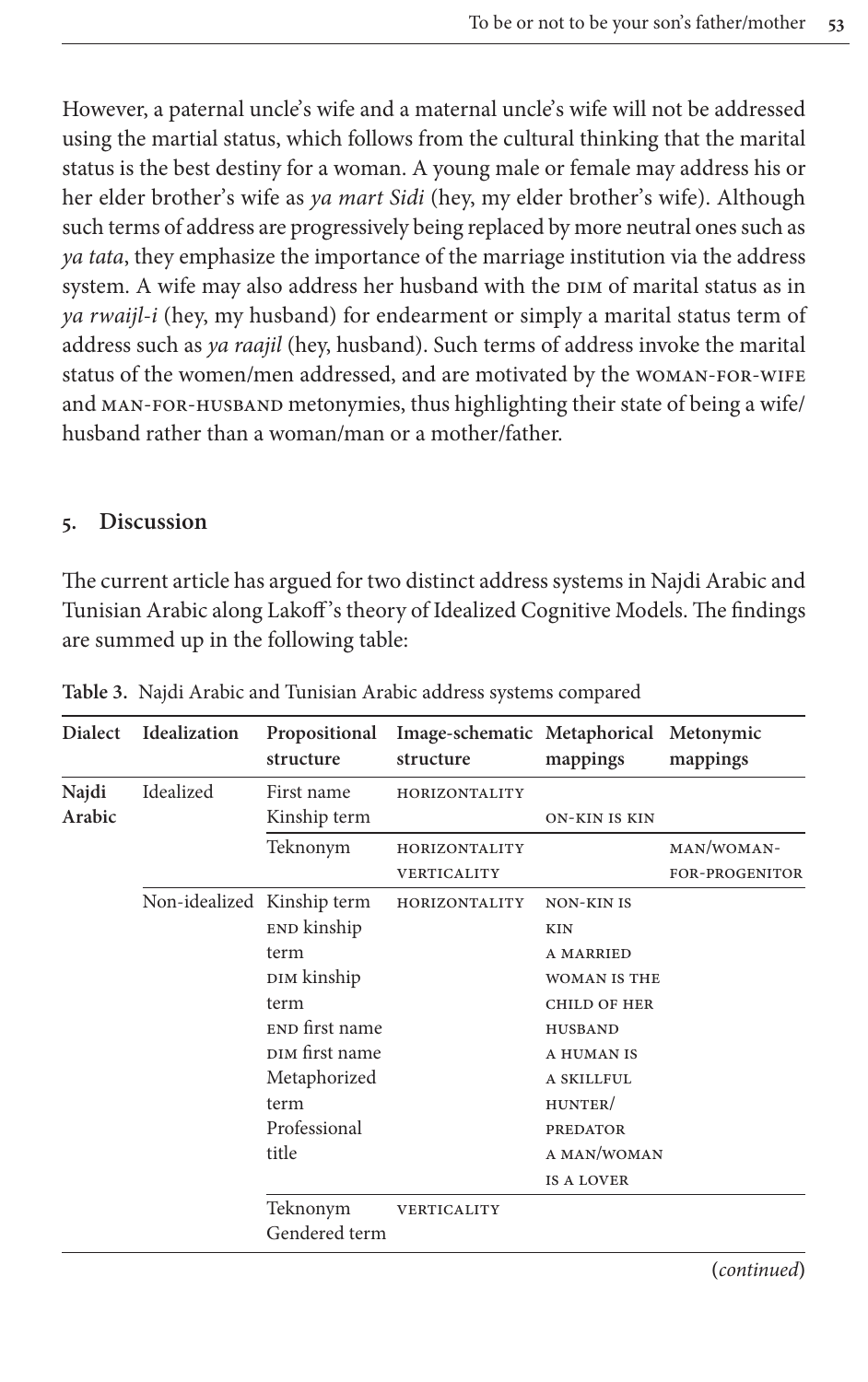| <b>Dialect</b> | Idealization       | Propositional<br>structure                                    | Image-schematic Metaphorical Metonymic<br>structure | mappings                                           | mappings                                     |
|----------------|--------------------|---------------------------------------------------------------|-----------------------------------------------------|----------------------------------------------------|----------------------------------------------|
| Arabic         | Tunisian Idealized | First name<br>Kinship term                                    | HORIZONTALITY                                       | <b>NON-KIN IS</b><br><b>KIN</b>                    |                                              |
|                |                    | $Si/Lalla + First VERTICALITY$<br>name                        |                                                     |                                                    |                                              |
|                |                    | Kinship term<br>DIM kinship<br>term<br>Marital status<br>term | Non-idealized END first name HORIZONTALITY          | <b>DISTANT</b><br><b>RELATIVE IS</b><br><b>KIN</b> | WOMAN-FOR-<br>WIFE/MAN FOR<br><b>HUSBAND</b> |

<span id="page-25-0"></span>**Table 3.** (*continued*)

It should be noted that Najdi Arabic includes an encounter which does not exist in Tunisian Arabic, namely, the Najdi person-domestic worker. Owing to the big size of families, many people in Saudi Arabia feel the need to hire domestic workers or helpers. Moreover, the necessity for mobility requires them to hire a private chauffeur. Although the first name is the onl[y Idealize](#page-8-0)d m[od](#page-25-0)el used with domestic workers, it cannot be equated with closeness. Moreover, it should be noted that Najdi Arabic offers its speakers a larger battery of address terms than Tunisian Arabic does. A simple count of terms of address in Tables 1 and 2 yields forty address options for Najdi Arabic but only twenty-eight options in Tunisian Arabic. This may testify to the complexity of social relations within Najdi society.

Although Najdi Arabic and Tunisian Arabic converge in addressing strangers in Idealized and non-idealized scenarios, they tend to diverge everywhere else in their address systems. The significance of this divergence is that the address system of Najdi Arabic hinges mainly on the first name and the teknonym while Tunisian Arabic builds its system mainly on the first name and the deference term Si/Lalla + first name. While the wife's first name goes public in Tunisian Arabic as an Idealized and prototypical term, it may be substituted in Najdi Arabic in public by the teknonym, which means that the first name may not be reciprocated across age and gender in public. Thus, Najdi Arabs tend to negotiate the first name and the teknonym across gender while Tunisian Arabs seem to be intransigent on negotiating the deference form  $(Lalla + first name)$  for the first name when it comes to addressing one's wife or other ladies.

The HORIZONTALITY-VERTICALITY schema created by the terms of address in Najdi Arabic and Tunisian Arabic, should not mislead us into thinking that the former is fully animated by HORIZONTALITY and the latter by VERTICALITY. In Najdi Arabic, it seems that people are trading VERTICALITY for HORIZONTALITY as an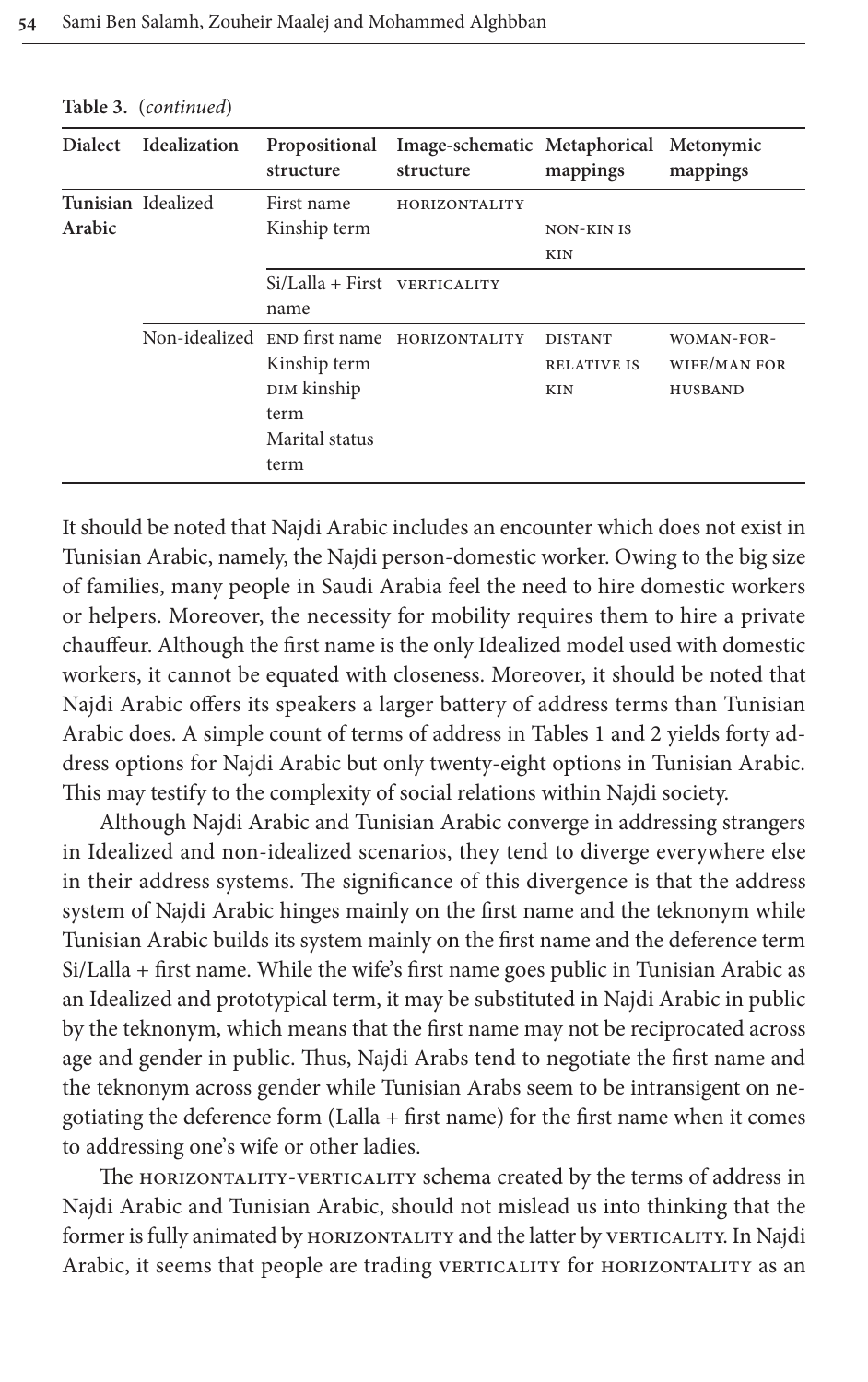Idealized, prototypical image schema accompanying the teknonym. Although the teknonym creates a HORIZONTALITY schema in Najdi Arabic in its Idealized use, this situation seems to conflict with social VERTICALITY as a feature of the Najdi Arabic social world, where man and woman are brought up to be somewhat different in status. It is worth noting that this situation is progressively changing. On the other hand, the deference term  $Si/Lalla + first$  name, which creates social verticality, may be hard to reconcile with the Tunisian society known for its more liberal and equalitarian mentality.

Metaphor-wise, Najdi Arabic and Tunisian Arabic also diverge. Najdi Arabic departs from Tunisian Arabic in using various metaphors from the animal kingdom to address young and even older males such as *Deeb/Deeban* (wolf) and *Sagr* (falcon). Such metaphors are governed by the conceptual metaphor, a human is a skillful hunter/predator. Moreover, it is not infrequent for spouses to rely on metaphors such as *Hiat-i* /*3umr-i* (my life) and *ruH-i* (my soul), which are supported by the conceptual metaphor a man/woman is a lover. Likewise, *abu-na* (our father) is used by a wife to her husband, which can be captured by the conceptual metaphor, a married woman is the child of her husband. With strangers, metaphorized kinship terms are used (a non-kin is kin). In Tunisian Arabic, metaphor seems to be restricted in use to address strangers (a non-kin is kin) and distant relatives (DISTANT RELATIVE IS KIN).

At the metonymic level, Najdi Arabic and Tunisian Arabic also diverge even though they adopt the same part-whole metonymic model. In Najdi Arabic, the teknonym hinges on progeny, thus emphasizing the progenitive social role of men and women at the expense of other roles. Teknonyms as in *umm Khaled* (Khaled's mother) and *abu Khaled* (Khaled's father) highlight the fathering and mothering roles of spouses, and are motivated by the man/woman-for-progenitor metonym. In contrast, in Tunisian Arabic the part-whole metonym is biased to a man's (or a woman's) marital status as in *ya mraiti* (hey, my wife) and *ya rwaijli* (hey, my husband), which highlights the social role of being a wife and a husband, respectively. These uses are motivated by the woman-for-wife/man for husband metonymy.

#### **6. Conclusion**

In this article, the Najdi Arabic and Tunisian Arabic address systems have been compared and contrasted. Najdi Arabic is found to be mostly dominated by the Idealized, prototypical term of address of first name, teknonym, and kinship term while Tunisian Arabic is found to be dominated by the first name, the Si/Lalla + first name, and the kinship term. The two systems are shown to include a more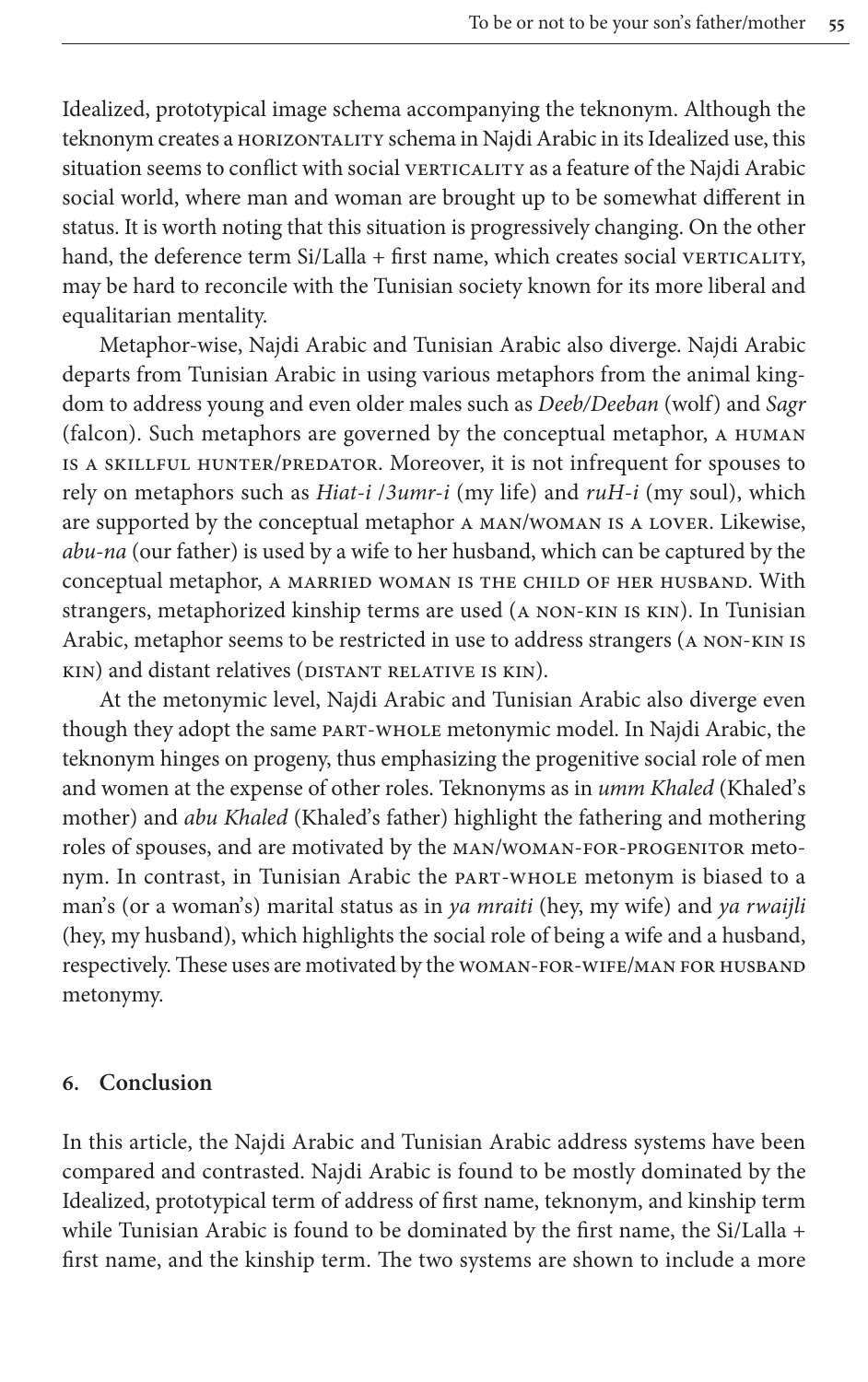numerous set of non-Idealized term of address, with Najdi Arabic outnumbering its Tunisian counterpart, which may testify to more sophisticated social relations and interactions in Najdi society.

In Najdi Arabic, the pragmatics of the teknonym resides in its frequent use as a leveler, creating symmetry between interactants, reciprocation of the term, and social HORIZONTALITY across relatives, acquaintances, and gender. However, the same term of address might be used for formality, thus creating asymmetry, non-reciprocation, and social vERTICALITY across gender and age in certain encounters. Between spouses, the teknonym is the most Idealized and prototypical term of address, with the first name becoming non-prototypical in the extended family and the public sphere. As for metaphor, Najdi Arabic turns out to be more poetic, making use of metaphor and metaphorized terms to address relatives, offspring, spouses, and even strangers. As to metonymy, Najdi Arabic capitalizes on progeny in using the teknonym as an Idealized model.

In Tunisian Arabic, the first name is used and reciprocated as a default term across relatives, acquaintances, and gender, with the deference term Si/Lalla + first name as motivated by age. The first name motivates symmetry and HORIZONTALITY while the Si/Lalla + first name suggests asymmetry, non-reciprocation, and VERTIcality, except in formal settings when it is used among peers. Between spouses, the first name is the default term in private and public spheres. Regarding metaphor, Tunisian Arabic is less prolific and less poetic than Najdi Arabic in terms of metaphor use, reserving it mainly to distant relatives and strangers. With regard to metonymy, Tunisian Arabic differs from Najdi Arabic by capitalizing on marital status rather than progeny as a non-Idealized model.

Even though the findings about Idealized and non-Idealized terms of address in both dialects may point t[o a corre](#page-8-0)lati[on](#page-25-0) between a given encounter and its dyad as a systematic or even automatic fit, it should not be understood that these terms create an invariable prototype valid for all dyads across relatives, acquaintances, and non-acquaintances as spelt out in Tables 1 and 2 above. On the contrary, terms of address in Najdi Arabic and Tunisian Arabic are sensitive to context, with the same term of address used in different encounters.

#### **[References](http://dx.doi.org/ doi: 10.1146/annurev.an.23.100194.001425)**

- <span id="page-27-0"></span>Agha, Asif. 1994. "Honorification." *Annual Review of Anthropology* 23: 277–302. doi:10.1146/annurev.an.23.100194.001425
- Al-Khatib, Mahmoud A. 2003. "Address Norms in Jordanian Arabic: A Sociolinguistic Perspective." *Grazer Linguistische Studien* 59: 1–20.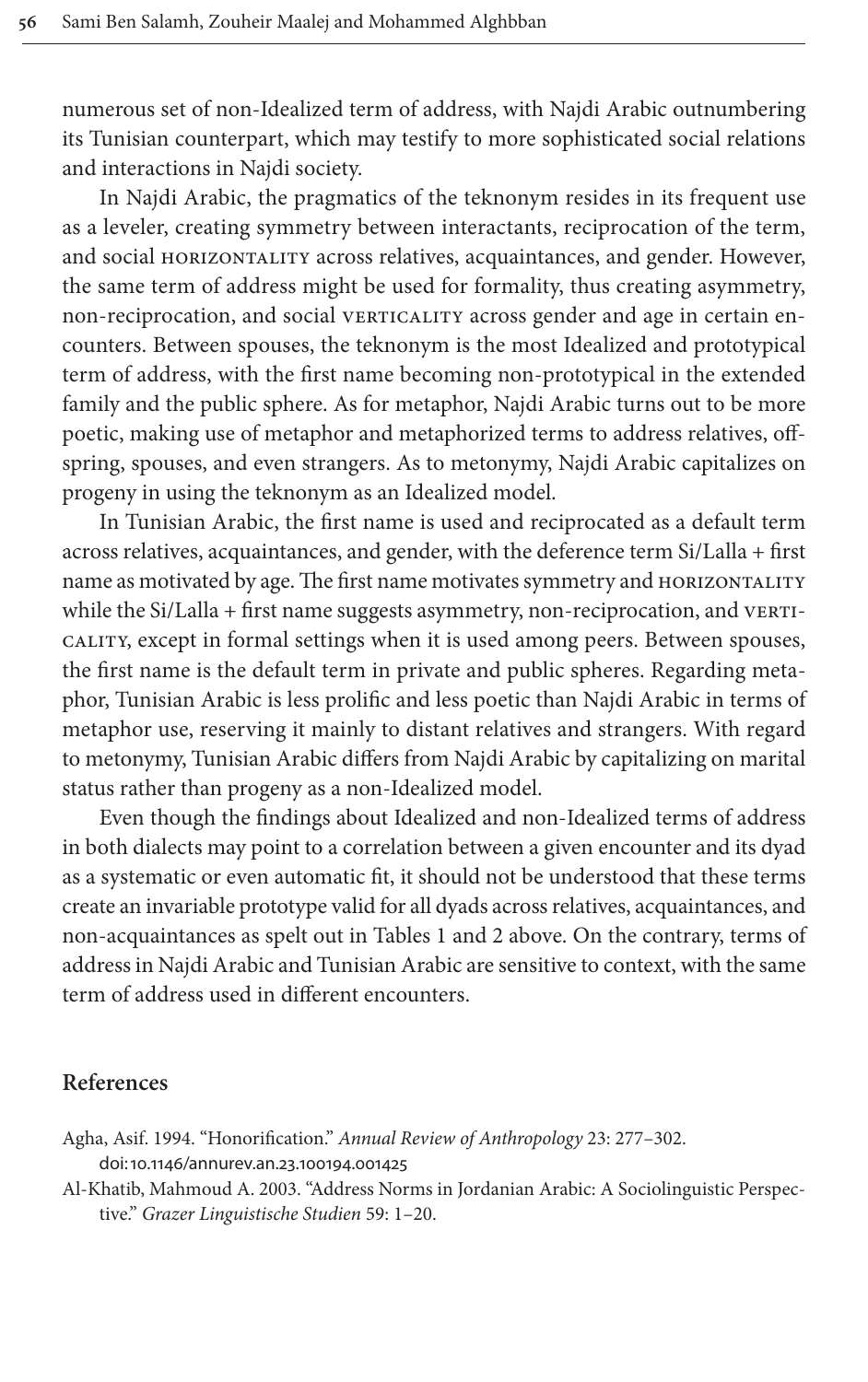- <span id="page-28-15"></span><span id="page-28-2"></span>Alrabaa, Sami. 1985. "The Use of Address Pronouns by Egyptian Adults: A Sociolinguistic Study." *Journal of Pragmatics* 9: 645–657. doi:10.1016/0378-2166(85)90057-8
- <span id="page-28-4"></span>Barakat, Halim. 1993. *The Arab World: Society, Culture, and State*. Berkeley: University of California Press.
- <span id="page-28-9"></span>Bin Towairesh, Abdullah. 2012. "The Use of Term of [Address in the City of Riyadh, Saud](http://dx.doi.org/ doi: 10.1017/S004740450000717X)i Arabia." Ph.D. dissertation: University of Queensland.
- <span id="page-28-14"></span>Bratt Paulston, Christina. 1976. "Pro[nouns of Address in Swedis](http://dx.doi.org/ doi: 10.1515/9783110848113)h: Social Class Semantics and a Changing System." *Language in Society* 5 (3): 359–386. doi:10.1017/S004740450000717X
- Braun, Friederike. 1988. *Terms of Address: Problems of Patterns and Usage in Various Languages and Cultures*. Berlin: Mouton de Gruyter. doi:10.1515/9783110848113
- <span id="page-28-0"></span>Brown, Penelope, and Stephen C. Levinson. 1987. *Politeness: Some Universals in Language Use*. Cambridge: Cambridge University Press.
- <span id="page-28-11"></span>Brown, Roger, and Al[bert Gilman. 1960. "The Pr](http://dx.doi.org/ doi: 10.1515/IPRG.2009.020)onouns of Power and Solidarity." In *Style in Language*, ed. by T. A. Sebeok, 253–276. Mass.: MIT Press.
- <span id="page-28-10"></span>Clyne, Michael. 2009. "Address in Intercultural Communication Across Languages." *Intercultural Pragmatics* 6 (3): 395–409. [doi:10.1515/IPRG.2009.020](http://dx.doi.org/ doi: 10.1111/j.1360-6441.2006.00329.x)
- <span id="page-28-18"></span>Clyne, Michael, Heinz-Leo Kretzenbacher, Catrin Norrby, and Doris Schüpbach. 2006. "Perceptions of Variation and Change in German and Swedish Address." *Journal of Sociolinguistics* 10 (3): 287–319. doi:10.1111/j.1360-6441.2006.00329.x
- <span id="page-28-1"></span>Edwards, Derek. 1997. *Discourse and Cognition*. London: Sage Publications.
- El Guindi, Fadwa. 2012. "Milk and Blood: Kinship among Muslim Arabs in Qatar." *Anthropos* 107: 545–555.
- <span id="page-28-8"></span>El Guindi, Fadwa, and Wesam [Al-Othman. 2013. "Transformati](http://dx.doi.org/ doi: 10.1017/S0047404500010216)onality and Dynamicality of Kinship Structure." *Structure and Dynamics* 6 (1): 1–18.
- <span id="page-28-13"></span>Fang, Hanquan, and J. H. Heng. 1983. "Social Changes and Changing Address Norms in China." *Language in Society* 12 (4): 495–507. doi:10.1017/S0047404500010216
- <span id="page-28-16"></span><span id="page-28-6"></span>Farghal, Mohammed, and Abdullah Shakir. 1994. "Kin Terms and Titles of Address as Relational Social Honorifics in Jordanian Arabic." *[Anthropological Linguistics](http://dx.doi.org/ doi: 10.1016/S0147-1767(97)00005-9)* 36 (2): 240–253
- Fasold, Ralph. 1990. *The Sociolinguistics of Language*. Oxford: Blackwell Publishers.
- Feghali, Ellen. 1997. "Arab Cultural Communication Patterns." *International Journal of Intercultural Relations* 21 (3): 345–378. doi:10.1016/S0147-1767(97)00005-9
- Fillmore, Charles J. 1982. "Frame Semantics." In *Linguistics in the Morning Calm*, ed. by The [Linguistic Soc](http://dx.doi.org/ doi: 10.1093/ijl/16.3.297)iety of Korea, 111–137. Seoul: Hanshin Publishing Company.
- <span id="page-28-5"></span>Fillmore, Charles J., Miriam, R. L. Petruck, Josef Ruppenhofer, and A. Wright. 2003. "Framenet in Action: The Case of Attaching." *International Journal of Lexicography* 16 (3): 297–323. doi:10.1093/ijl/16.3.297
- <span id="page-28-17"></span>Givón, Talmy. 1989. *Mind, Code and Context: Essays in Pragmatics*. Hillsdale, New Jersey and London: Lawrence Erlbaum Associates Publishers.
- <span id="page-28-7"></span><span id="page-28-3"></span>Goffman, Erving. 1974. *Fram[e Analysis: An Essay on the Org](http://dx.doi.org/ doi: 10.1016/j.tics.2004.03.001)anization of Experience*. New York: Harper and Row.
- <span id="page-28-12"></span>Holmes, Janet. 1992. *Introduction to Sociolinguistics*. London and New York: Longman.
- Jones, Doug. 2004. "The Universal Psychology of Kinship: Evidence from Language." *Trends in [Cognitive Sciences](http://dx.doi.org/ doi: 10.1515/IPRG.2009.004)* 8 (5): 211–215. doi:10.1016/j.tics.2004.03.001
- Kasanga, Luanga A. 2009. "Language Socialization: The Naming of Non-Kin Adults by African Children and Preadolescents in Intercultural Encounters." *Intercultural Pragmatics* 6 (1): 85–114. doi:10.1515/IPRG.2009.004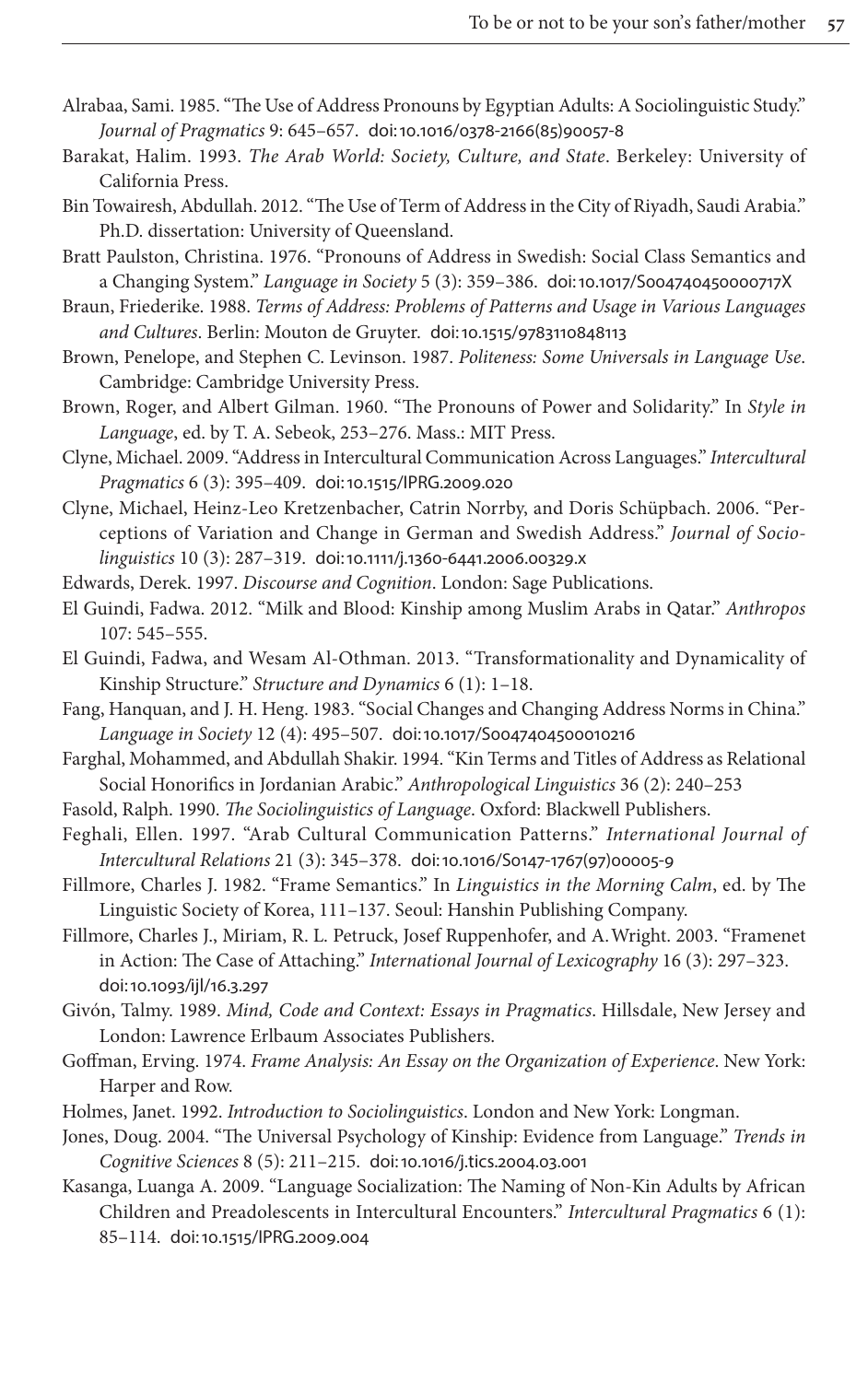- <span id="page-29-15"></span><span id="page-29-4"></span>Kramer, Chris. 1975. "Sex-related Differences in Address Systems." *Anthropological Linguistics* 17 (5): 198–210.
- <span id="page-29-2"></span>Lakoff, George. 1982. "Categories: An Essay in Cognitive Linguistics." In *Linguistics in the Morning Calm*[, ed. by The Linguistic Society o](http://dx.doi.org/ doi: 10.7208/chicago/9780226471013.001.0001)f Korea, 139–193. Seoul: Hanshin Publishing Company.
- <span id="page-29-8"></span><span id="page-29-1"></span>Lakoff, George. 1987. *Women, Fire, and Dangerous Things: What Categories Reveal about the Mind*. Chicago/London: The University o[f Chicago Press.](http://dx.doi.org/ doi: 10.1515/iprg.2010.007) doi:10.7208/chicago/9780226471013.001.0001

<span id="page-29-9"></span>Levinson, Stephen C. 1983. *Pragmatics*. London: Cambridge University Press.

- Maalej, Zouheir. 2010. "Addressing [Non-Acquaintances in](http://dx.doi.org/ doi: 10.1075/pbns.72) Tunisian Arabic: A Cognitive-Pragmatic Account." *Intercultural Pragmatics* 7 (1): 147–173. doi:10.1515/iprg.2010.007
- <span id="page-29-0"></span>Marmaridou, Sophia S. A. 2000. *Pragmatic Meaning and Cognition*. Amsterdam/Philadelphia: John Benjamins Publishing Company. doi:10.1075/pbns.72
- <span id="page-29-19"></span>Marti[ny, T. 1996. "Forms of Ad](http://dx.doi.org/ doi: 10.1093/jss/43.1.113)dress in French and Dutch: A Sociopragmatic Approach." *Language Sciences* 18 (3–4): 365–375.
- <span id="page-29-10"></span>Masliyah, Sadok. 1998. "Abu and umm in the Iraqi Dialect." *Journal of Semitic Studies* 43 (1): 113–129. [doi:10.1093/jss](http://dx.doi.org/ doi: 10.1017/S0047404500010204)/43.1.113
- <span id="page-29-11"></span>Myers Scotton, Carol, and Zhu Wanjin. 1983. "Tóngzhì in China: Language Change and its Conversational Consequences." *Language in Society* 12 (4): 477–494. doi:10.1017/S0047404500010204
- <span id="page-29-16"></span>Myers Scotton, Carol, and Zhu Wanjin. 1984. "The Multiple Meanings of shī.fu, a Language Change in Progress." *Anthropological Linguistics* 26 (3): [326–344.](http://dx.doi.org/ doi: 10.1515/iprg.2010.004)
- <span id="page-29-20"></span>Pajusalu, Renate, Virve-Anneli Vihman, Birute Klaas, and Karl Pajusalu. 2010. "Forms of Address across Languages: Formal and Informal Second Person Pronoun Usage among Estonia's Linguistic Communities." *Intercultural Pragmatics* 7 (1): 75–101. doi:10.1515/iprg.2010.004
- <span id="page-29-13"></span>Parkinson, Dilworth B. 1985. *Constructing the Social Context of Communication: Terms of Address in Egyptian Arabic*. Berlin/New York/Amsterdam: Mouton de Gruyter.
- <span id="page-29-18"></span>Peipei, Ren. 2007. "Sociolinguistic Study on the Term of Address 'meinü' in Present-Day China." *Canadian Social Science* 3 (6): 101–106.
- <span id="page-29-3"></span>Potter, Terrence M. 1995. "Moroccan Terms of Address in the Film *Dmu'al-Nadem* (Tears of Regret)." *The Georgetown Journal of Languages and Linguistics* 3 (2–4): 218–226.
- <span id="page-29-7"></span>Rosch, Eleanor. 1978. "Principles of Categorization." In *Cognition and Categorization*, ed. by Eleanor Rosch, and Barbara B. Lloyd, 27–48. Hillsdale, New Jersey: Lawrence Erlbaum Associates.
- <span id="page-29-17"></span>Romaine, Suzanne. 1994. *Language in Society: An Introduction to Sociolinguistics*. Oxford: Oxford University Press.
- <span id="page-29-21"></span>Sala[mi, L. Oladipo. 2004. "Deference and S](http://dx.doi.org/ doi: 10.1080/00437956.1963.11659794)ubordination: Gender Roles and other Variables in Addressing and Referring to Husbands by Yoruba Women." *Linguistik online* 21: 65–80.
- <span id="page-29-14"></span>Slobin, Dan I. 1963. "Some Aspects of the Use of Pronouns of Address in Yiddish." *Word* 19 (2): 193–202. doi:10.1080/00437956.1963.11659794
- <span id="page-29-5"></span>Thomas, Jenny A. 1995. *Meaning in Interaction: An Introduction to Pragmatics*. London/New York: Longman.
- <span id="page-29-12"></span><span id="page-29-6"></span>Trudgill, Peter. 1983. *Sociolinguistics: An Introduction to Language and Society*. Harmondsworth: [Penguin Books.](http://dx.doi.org/ doi: 10.1017/S0047404505050281)
- Wardhaugh, Ronald. 1986. *An Introduction to Sociolinguistics*. Oxford: Basil Blackwell.
- Wong, Andrew D. 2005. "The Reappropriation of Tongzhi." *Language in Society* 34 (5): 763–793. doi:10.1017/S0047404505050281